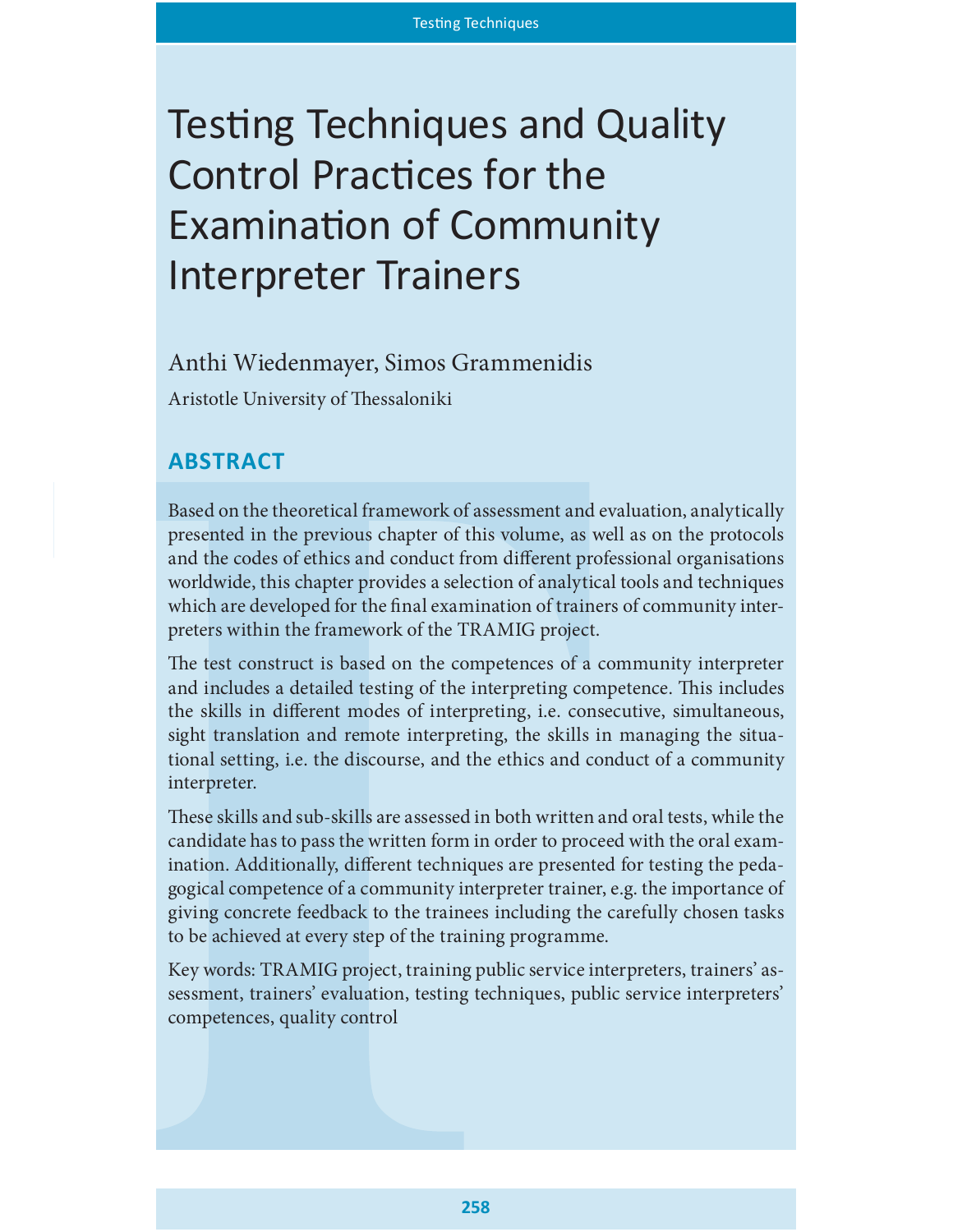# **1 GENERAL OVERVIEW**

# 1.1 TOPIC

Based on the theoretical framework of assessment and evaluation, analytically presented in the previous chapter of this volume, as well as on the protocols and the codes of ethics and conduct from different professional organizations worldwide (e.g. California Healthcare Interpreters Association), this chapter provides a selection of analytical tools and techniques that have been developed for the nal examination of trainers of community interpreters within the framework of the TRAMIG project. This comprehensive approach to assessing the interpreter's performance also takes into account the field experience of the community interpreters who participated in the TRAMIG workshops as well as information disseminated in the stakeholders' meetings of TRAMIG, which reflect the requirements at a wide scale throughout European countries.

# 1.2 POSITIONING OF THE CHAPTER

The content of this chapter is aimed primarily at trainers of community interpreters. Regarding the reliability of the testing methods and techniques, the chapter provides minimum guidelines for the test setting, which allow a high amount of consistency of the test measurement. The authenticity of the test and its tasks is provided through the simulation of real-world situations and a carefully chosen test format.

As the TRAMIG project distinguishes itself from other training programmes for community interpreters in the fact that it trains native speakers of a minority language – who are often themselves newly arrived refugees or migrants – to become trainers and therefore also assessors of interpreters working in healthcare settings, special importance is attached to the different situations in different host-countries. Thus, the test construct takes into consideration that the interpreters most probably do not know the language of the host-country, unless it is a major language with which they are familiar, mainly because of the colonial past of their country of origin or because it is taught as a foreign language in their educational system.

Also due to the nature of the TRAMIG project, a criterion-referenced approach is used, because the examinees do not consist of a homogenous group; on the contrary, they have different educational and sociocultural backgrounds. The norm-referenced testing, however, also comes into account when assessing the overall performance through role-play.

### 1.3 OBJECTIVE

The aim of this chapter is to propose various testing techniques and quality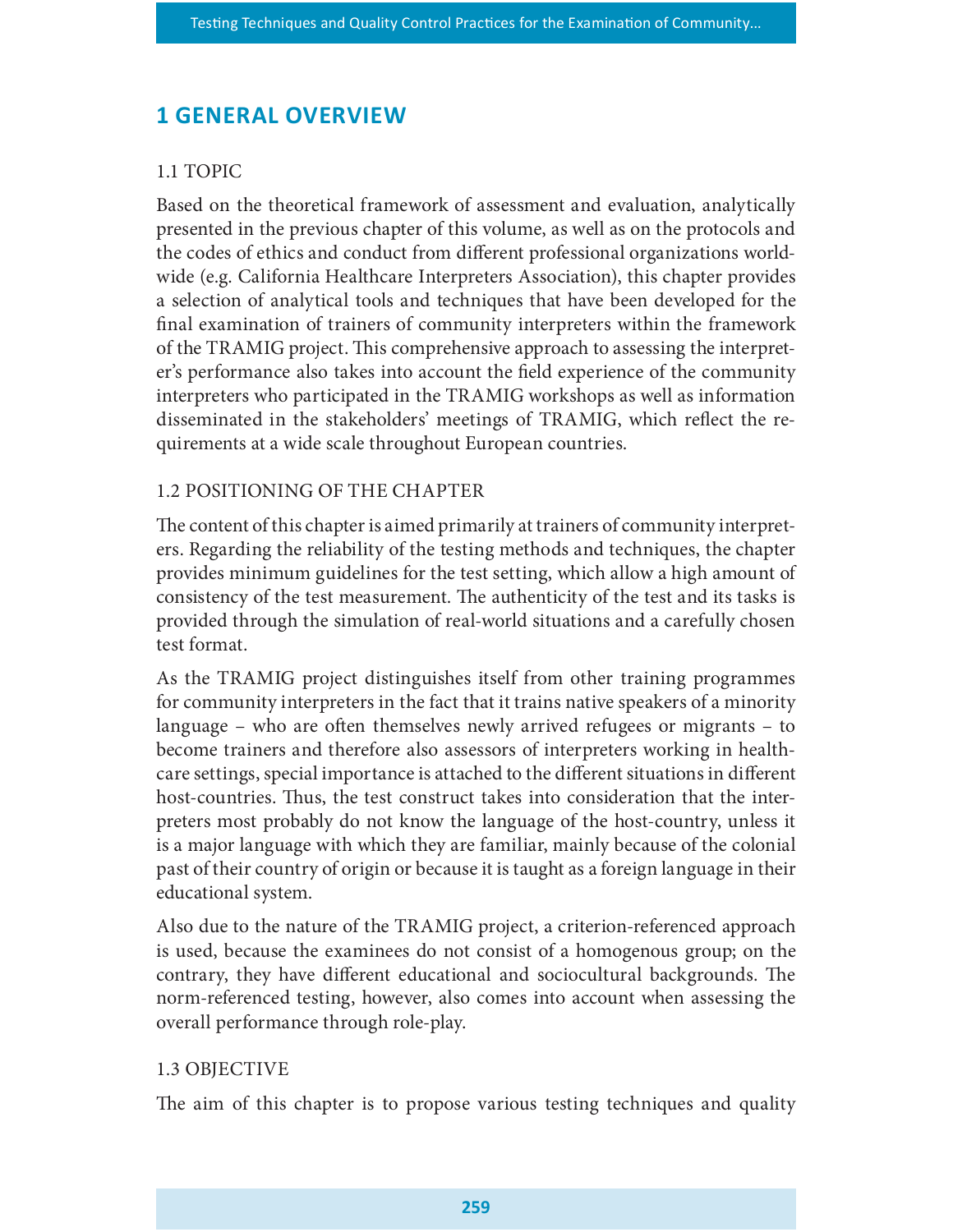control practices for the examination of community interpreter trainers. This chapter is designed for a number of target audiences: academic institutions organizing Public Service Interpreting courses; vocational training centres and/or public bodies and/or NGOs which would like to set up training of community interpreters and intend to evaluate their trainers before, during and after their training programme; administrators and government agencies, and community interpreters themselves, who would like to consolidate their knowledge and competences in the field.

# **2 BACKGROUND:** MIGRATION AND COMMUNITY INTERPRETING

The international literature about the assessment in interpreting, both conference and community, has been growing in the last decades, which is also the case with literature regarding training methods for both conference and community interpreters. A closer look reveals that the majority of the empirical data originates in the area of community interpreters, which might be due to the fact that community interpreting is being practiced in a larger number of settings and by a larger number of practitioners. Moreover, this kind of interpreting has led to a profound understanding of the way interpreting functions in general, and has strengthened the sociological turn in Interpreting Studies. This turn has then revealed the complex nature of interpreting and the fact that any kind of interpreter is more than a mere conduit between the two primary interlocutors.

The aforementioned empirical data originate mainly from countries with a long migration tradition, such as the USA, Canada and Australia, and they often portray very different situations which have an impact on the requirements set by professional organizations or even states regarding the competences of community interpreters.

Slovenia, for example, with a population of approximately 2 million people and 3,821 asylum applications registered in 2019,<sup>1</sup> has a relatively long tradition as a host country for migrants, as it has been an exile country for Albanians since the Ottoman Empire. The Albanian migration to Slovenia continued after the World War II and, later, the Kosovo war. Slovenia has thus developed a series of asylum procedures and conditions which allow it to offer qualified interpretation for the Albanian language (see Pokorn et. al. in this volume). However, these standards cannot apply to the asylum seekers from Algeria, Morocco, Pakistan, Afghanistan and Iraq, which were the top five countries of origin in the first six months of  $2019.<sup>2</sup>$ 

<sup>1</sup> http://www.asylumineurope.org/reports/country/slovenia

<sup>2</sup> https://www.iom.int/countries/slovenia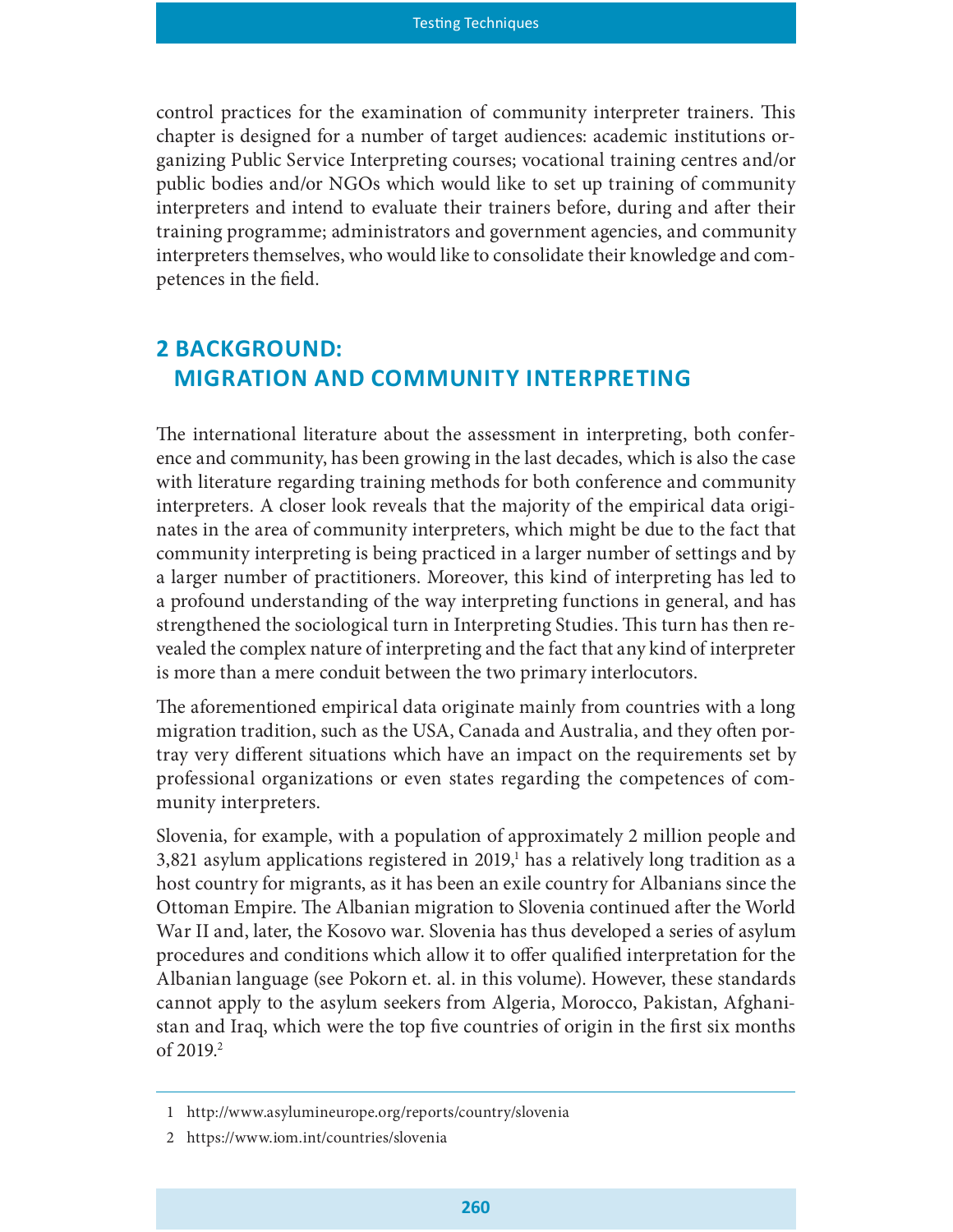On the other hand, Greece, – a country with a population of approximately 10 million people and 77,287 new asylum applications from refugees (mainly from Afghanistan, Syria, Pakistan and Iraq) only in 2019,<sup>3</sup> where not even requirements for court interpreting have ever been properly established (Wiedenmayer 2011) and community interpreting has never been taught at a university level, – has been a country of origin for millions of immigrants since the creation of the Greek state in the  $19<sup>th</sup>$  century; and in the last years, it has become a destination country for refugees, with endless entry-points, from the continental Eastern and Northern Eastern borders to the numerous scattered islands.

Nevertheless, no country could have been adequately prepared to receive the waves of refugees – a word that covers groups of completely different individuals – in particular since the current existing demands, i.e. the various settings, the language combinations and the provided infrastructure turn out to be quite different in every country. However, the adequacy of every interpreter has to be proved in practice. Therefore, the assessment requirements presented in the TRAMIG project refer to a set of competences which can apply to quite different situations and can be understood as the core competences of a community interpreter trainer which, in turn, consist of the competences of community interpreters and those of their trainers.

The demand for community interpreting can be observed in several fields of our societies, thus an important factor for the design of training and assessment is the definition of the interpreting settings. In those countries to which the refugees or migrants arrive for the first time, the demand for community interpreting starts right at the border and more often on the islands that function as the gate to Europe. The circumstances at these "gates" demand every possible form of community interpreting, starting before the official first-instance-interview up to interpreting in the hotspots under many different circumstances for many different occasions. This situation varies between different European countries depending on the number of arriving migrants. One point though remains common to all countries: interpreting in the field of medical care, which is needed not only upon arrival but as long as the migrants live in a foreign country where they cannot adequately communicate without an interpreter. This is the reason why the medical setting has been chosen as a typical example of community interpreting in this chapter.

<sup>3</sup> http://www.asylumineurope.org/reports/country/greece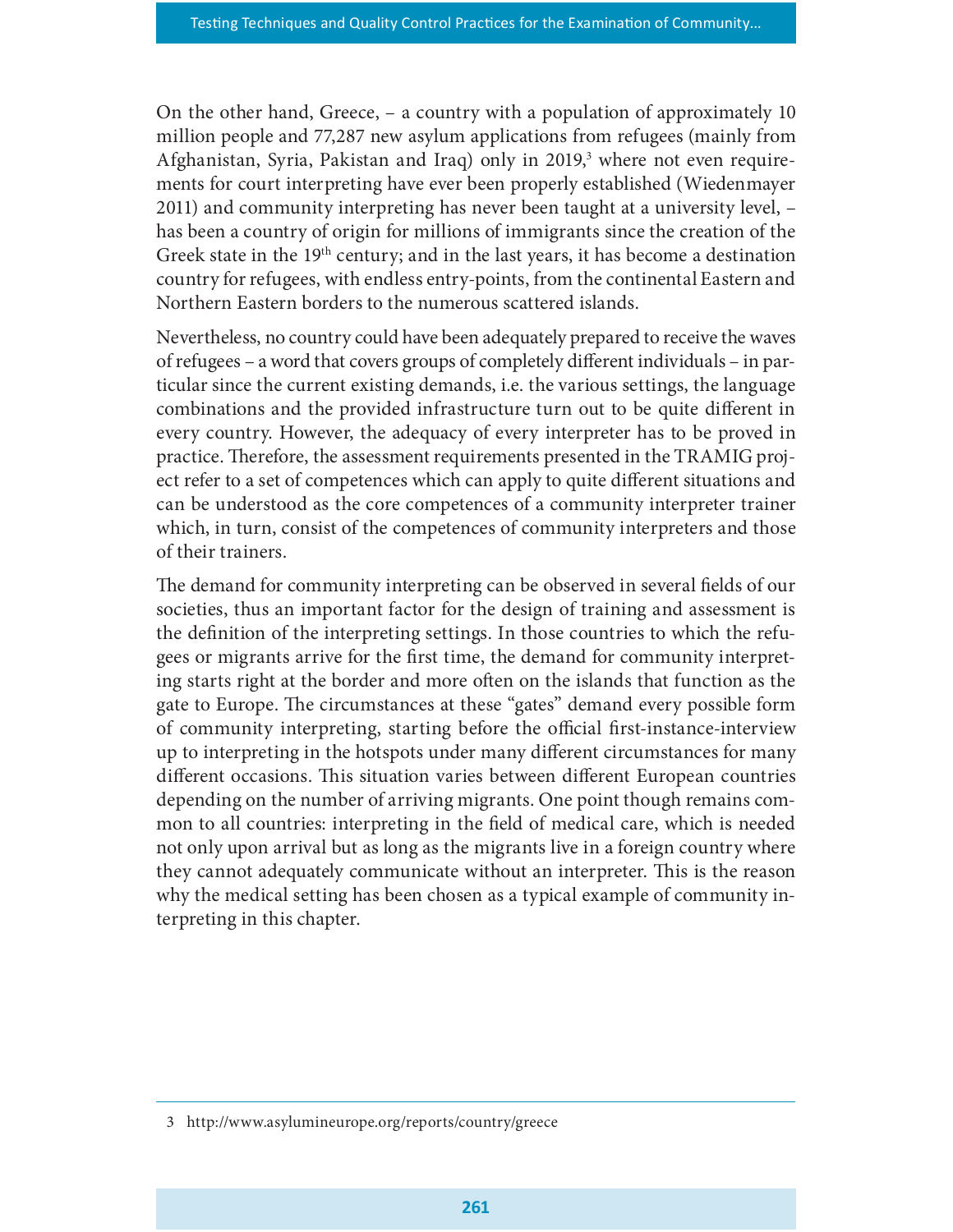# **3 VARIETY OF ASSESSMENTS**

#### 3.1 APTITUDE TEST

The assessment starts with the aptitude test which is necessary for the selection of the candidates to be trained. As TRAMIG is intended for newly arrived migrants, they probably do not speak the language of the host country. This seems to be different only when the host country is a former colonial power (such as Great Britain, France, Belgium, The Netherlands, etc.) and the migrant comes from one of its former colonies. Thus, in the majority of cases, community interpreting must function via a "relay" language. The minimum requirements would be for the candidate to

- a. have finished the secondary school,
- b. have a command of a "relay" language such as English or French besides his/her native language, and
- c. have a good communication competence.

The aptitude test can be similar to an aptitude test carried out for admission to conference interpreting studies, with a differentiation regarding the level of mastering each competence. Thus, the aptitude test could consist of a written and an oral part as well as an interview.

The written part is necessary in order to prove that the candidates manage their native language also in its written form; this might not be the case, for example, for young Kurdish migrants, who often speak Kurdish but cannot write it, because they have never been taught this skill at school. The test includes the translation of a short, quite simple text from the "relay" or B language into the native language of the candidate (approximately 200 words, level of difficulty: A2-B1, time for translation: 1 hour), dealing with subjects relevant to their situation, such as a text describing the job of a community interpreter, the short introduction any community interpreter should make before beginning the interpretation, etc.

The oral part consists of two examinations. For the first one, the candidates could be given a short, relatively simple newspaper article in their native language (approximately 300 words, level of difficulty: B2-C1), dealing with subjects relevant to their situation, but avoiding articles with a political opinion. The candidates are given 15 minutes to read the text and prepare a summary with notes in language B. The candidates deliver the summary and answer questions about the text during the following interview. The same is done in the opposite direction, from language B to the native language. This part serves to assess the synthetic and analytical skills of the candidate.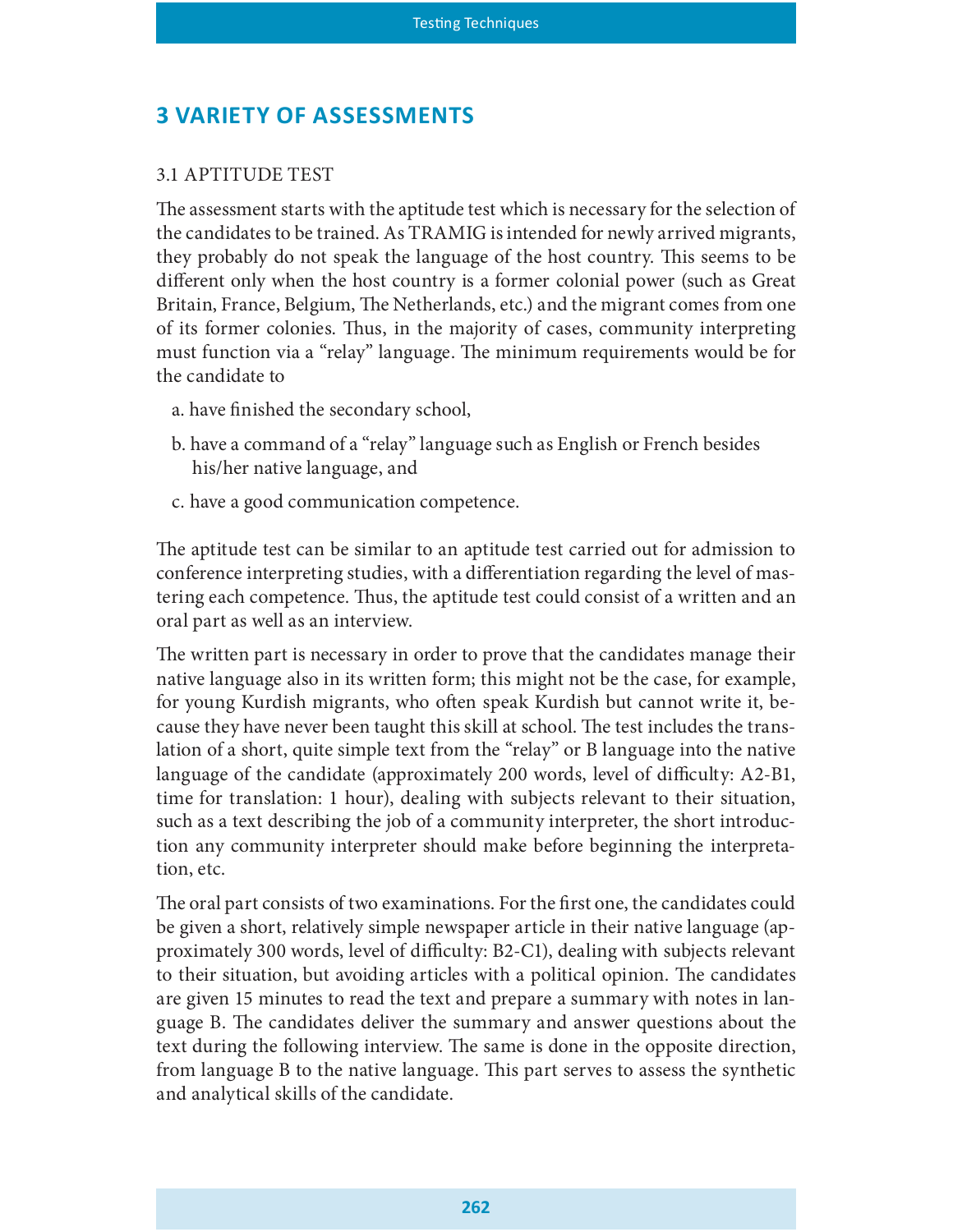The oral interview could start with the introductions, move to the summary part and the questions regarding the texts they have summarized, and continue with the oral rendering of a short speech from the candidates' language B into their native language. The same procedure follows with the summary and the questions in the opposite direction. The speech should be level B2, and the candidates have to deliver it after listening to it without taking notes.

The interview should end with questions about subjects giving the candidates the opportunity to express themselves in both languages. The goal is to assess their communication ability. A quite important aspect of the interview is trying to guess an idea of the candidates' learning ability or even curiosity.

After passing the aptitude test, the candidates start with the training (see chapters on tandem teaching and blended learning in this volume).

The final testing within a certain training programme should be aligned with the aims of the training and is not necessarily identical with the accreditation test. The latter takes into consideration the needs to be met by the candidate in a given professional setting; thus, accreditation tests may differ, depending on the organization carrying them out. A training programme like the one suggested by the TRAMIG project has to prepare trainers of community interpreters; therefore it consists of two parts. First, the interpreting ability of the trainees has to be tested and then their ability to train other people. In order to develop an appropriate testing technique, both formative and summative assessment methods are applied, the first in order to assess the different skills and sub-skills required and the latter in order to evaluate the overall performance of a community interpreter (see also Angelelli 2009).

### Apitude Test

| (see also Angelelli 2009).                                        | pheu, the mst in order to assess the unicrem skins and sub-skins required and<br>the latter in order to evaluate the overall performance of a community interpreter                                                                                                                                                                                                                         |
|-------------------------------------------------------------------|---------------------------------------------------------------------------------------------------------------------------------------------------------------------------------------------------------------------------------------------------------------------------------------------------------------------------------------------------------------------------------------------|
|                                                                   | The following table summarises the elements of the Aptitude Test:                                                                                                                                                                                                                                                                                                                           |
| <b>Apitude Test</b>                                               |                                                                                                                                                                                                                                                                                                                                                                                             |
| <b>WRITTEN PART</b>                                               | <b>ORAL PART</b>                                                                                                                                                                                                                                                                                                                                                                            |
| Translation of a short<br>text from language B into<br>language A | 1. Introductions<br>2. Summary (in language A) of an article (in language B)<br>3. Questions about the text (in language A)<br>4. Summary (in language B) of an article (in language A)<br>5. Questions about the text (in language B)<br>6. Rendering of a short speech from language B into language A<br>7. Rendering of a short speech from language A into language B<br>8. Discussion |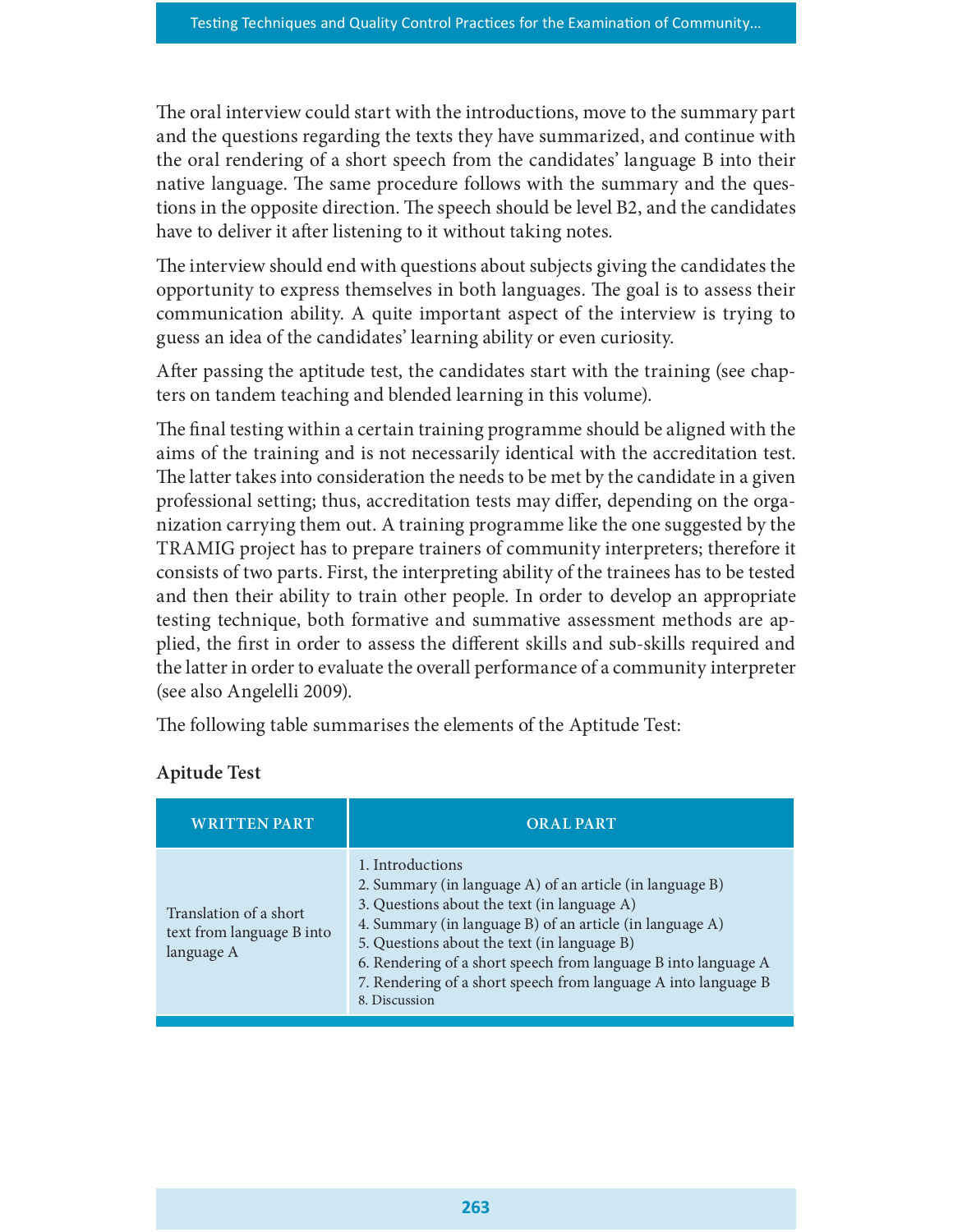#### 3.2 ASSESSING COMMUNITY INTERPRETERS

THE TEST DESIGN IS BASED ON the competences of a community interpreter as defined in the international standards ISO 13611:2014 and includes a detailed testing of the interpreting competence, i.e., linguistic, textual and pragmatic competence in both languages, as well as the strategic competence or instrumental-professional competence of a community interpreter. This includes the skills in different modes of interpreting, *i.e.* consecutive, simultaneous or chuchotage, sight translation and remote interpreting, the skills in managing the situational setting, i.e. the discourse, and also the ethics and conduct of a community interpreter (see also Jacobson 2009). These skills and sub-skills are assessed in both written and oral tests, and the candidates have to pass the written form in order to proceed with the oral examination.

The written test could consist of multiple-choice questions on different domains in order to ascertain if the trainee has sufficient skills and understands the professional standards of conduct:

- Unfinished sentences to be completed. These sentences may be related to several administrative domains such as healthcare, organizations, legislation, etc., and interpreter standards of practice.
- Terms and acronyms related to several administrative domains (medical, administrative, legal, etc.).
- Sentences with a word or phrase missing (cloze tests). These sentences may be related to several domains, and/or issues related to the state policy.
- Questions about administrative and interpreter terminology.

The Health Care Interpreter Assessment by MasterWord-Services (2013) offers some sample questions.

EXAMPLE 1: A person who uses a machine that works in the place of his/her kidneys is said to be on

a. medication b. dialysis c. supplements d. IV

EXAMPLE 2: In order to maintain accuracy, the interpreter must take cultural context.

a. for granted b. with a grain of salt c. out of the interpretation d. into consideration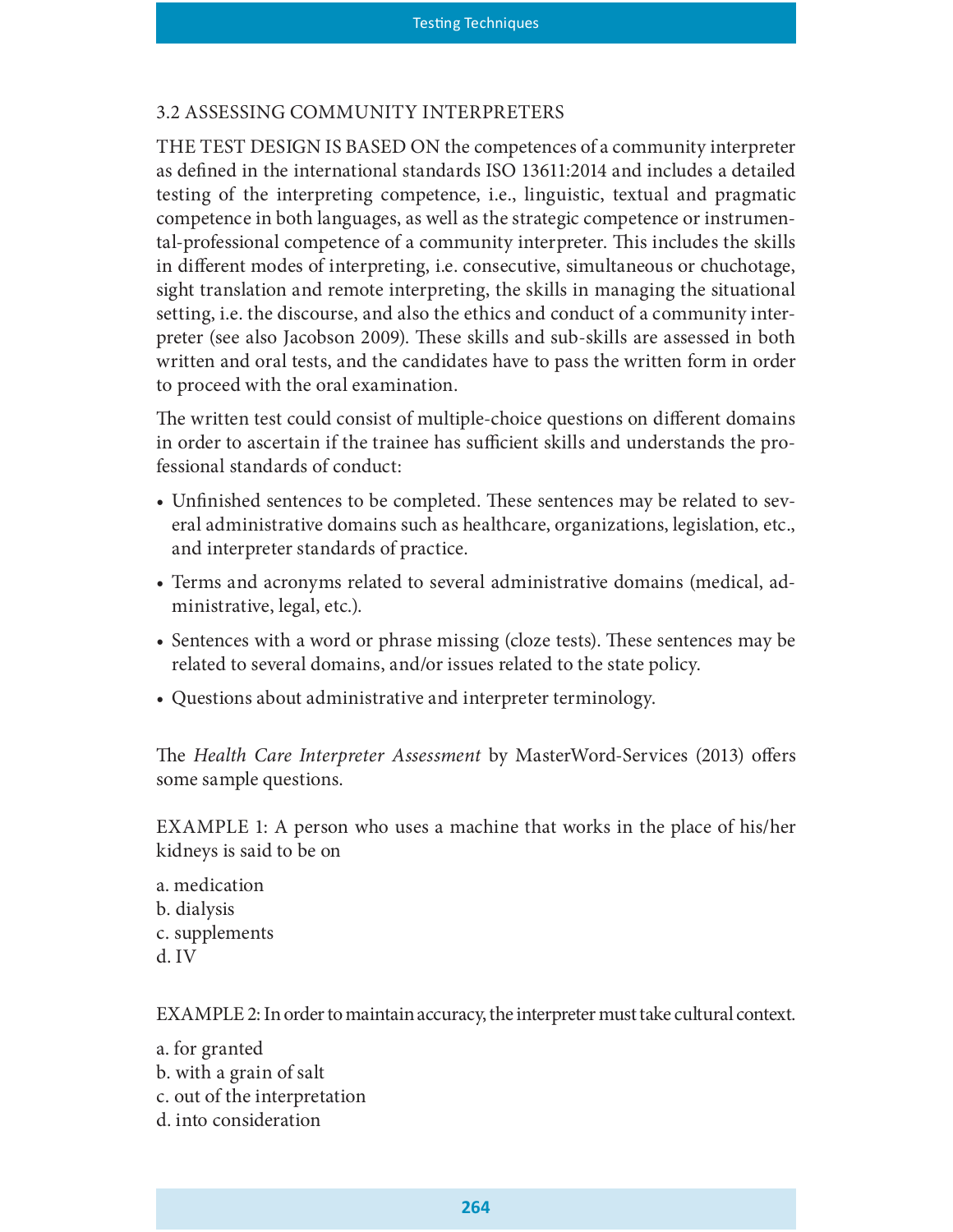EXAMPLE 3: Select the word or phrase that best represents the common terminology or has the same or closest to the same meaning for the bold word/phrase or acronym.

#### Cardiac arrest

a. stroke b. heart attack c. hyperventilation d. hypertension

EXAMPLE 4: An interpreter must maintain ............. at all times. This is why it is not a good idea to interpret for friends and family members.

a. anonymity b. tranquillity c. impartiality d. accuracy

EXAMPLE 5: What is the name of the elastic band that is tied around a person's arm before an injection with a needle?

a. a syringe b. a tourniquet c. a stethoscope d. an MRI

EXAMPLE 6: What should an interpreter do if he/she doesn't understand what is being said?

- a. Say: "I, the interpreter, do not understand."
- b. Interpret what he/she does understand and use context clues to figure out the rest.
- c. Skip what was not understood, but tell the patient/client what was skipped.
- d. Wing it.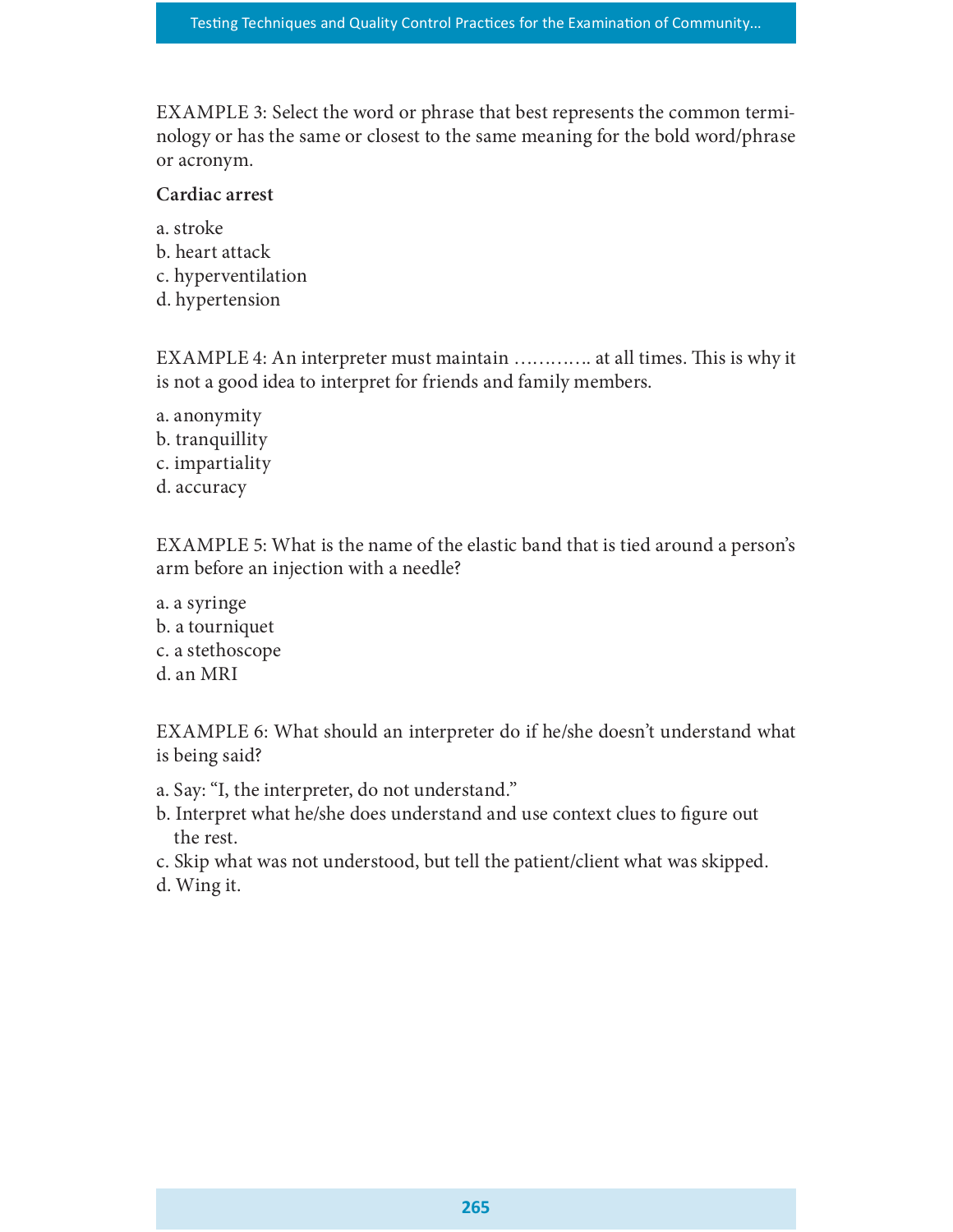Example 7: What do the following acronyms mean?

| AAA:                    | (abdominal aortic aneurysm) |
|-------------------------|-----------------------------|
|                         | ("ante cibum" before meals) |
| ARD:                    | (acute respiratory disease) |
| $\text{BAC}:$           | (blood alcohol content)     |
|                         | (blood pressure)            |
| EKG:                    | (electrocardiogram)         |
|                         | (Haemoglobin)               |
|                         |                             |
|                         |                             |
|                         |                             |
| Staph: (staphylococcus) |                             |
| Stat:                   | (immediately)               |
|                         | (streptococcus)             |
|                         | (treatment)                 |
|                         |                             |
| WBC: (white blood cell) |                             |
| $Wt:$ (weight)          |                             |

The oral part could consist of:

- a. an interpretation test, which includes the consecutive interpretation of a short speech and the sight translation of a short medical text, and
- b. two role-plays, one in a face-to-face setting and one via remote interpreting.

The oral part starts with the consecutive interpretation of a short speech in both language directions. The candidate should take notes while listening to the speech and render it with fluency and accuracy into the other language. The speech should be around 250 words long and deal with topics that have been discussed and interpreted during the training. Adequate speeches must have a good structure and allow the trainee to make an optical mapping of the content. Good examples for speeches of various levels of difficulty can be found in several languages in the resources of the project ORCIT, an open-access project for the training of conference interpreters.4

<sup>4</sup> https://orcit.eu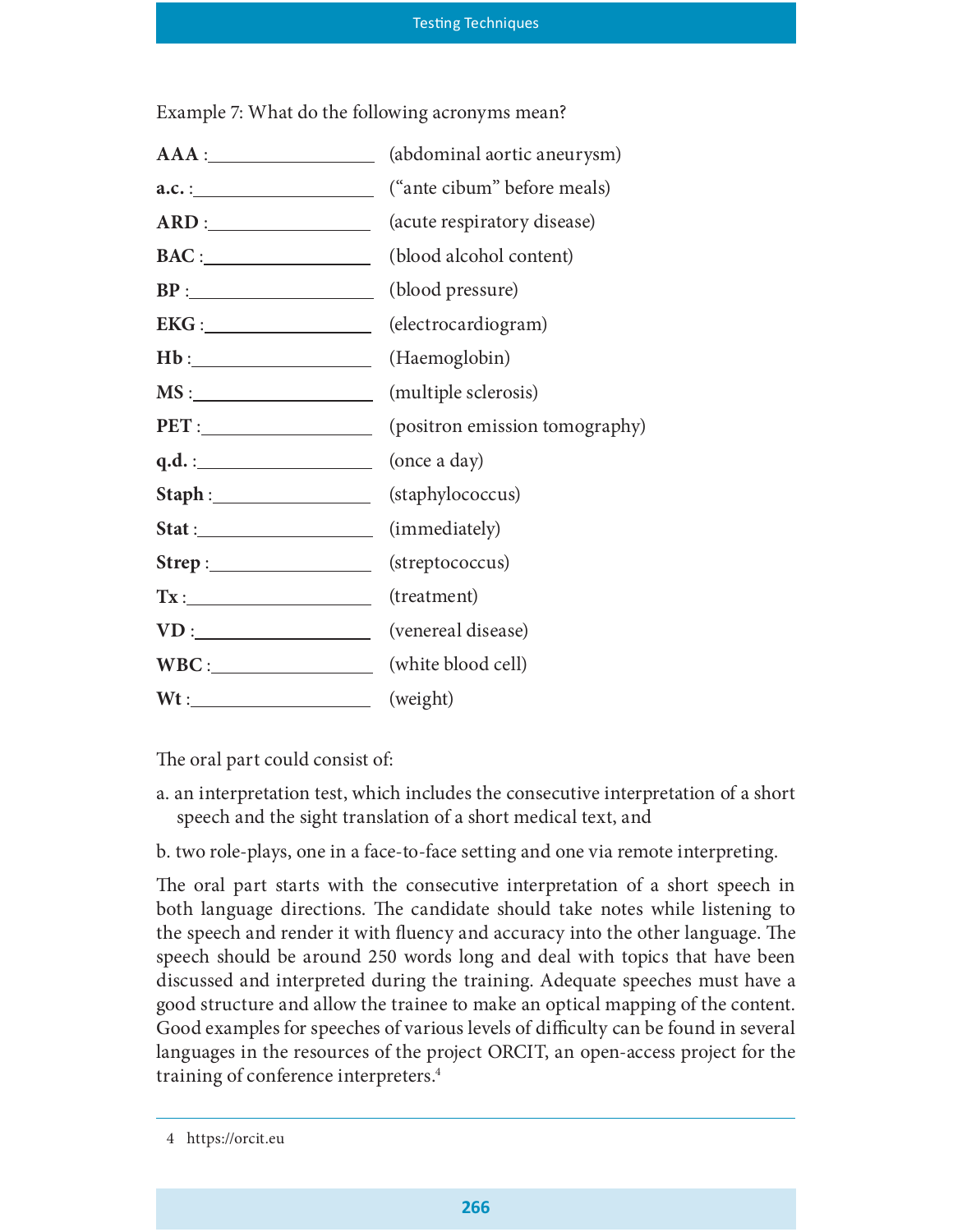Then a short, written text in language B is presented to the candidates and they have to render it orally into their native language, without any thorough preparation. They are given just one or two minutes to understand what the text is about. The same occurs in the reverse language direction. Some examples of adequate texts for this part of testing are instructions of healthcare organizations, brief documents, etc.

An example for role-play assessment from the Health Care Interpreter Assessment by MasterWord-Services (2013):

# Preoperative Instructions for Surgery-Local Anaesthesia

# Before Surgery:

- 1. Do not take aspirin, medications containing aspirin, any anti-inflammatory and herbal alternatives two weeks prior to surgery. Please refer to the medications-to-avoid list. If you are unsure if a medication that you are taking is to be avoided, please ask the doctor. If needed, Tylenol may be taken after consulting with the doctor.
- 2. Smoking must be stopped two weeks prior to and two weeks after the surgery. Nicotine patches and gum MAY NOT BE USED.
- 3. PLEASE BE AWARE, THAT SMOKING OR THE USE OF UNAUTHORIZED MEDICATIONS CAN LEAD TO COMPLICATIONS AND JEOPARDIZE THE RESULT OF YOUR SURGERY!
- 4. Report any signs of a cold or infection occurring within the week prior to your surgery.

For the consecutive interpretation the following rating scale can be used, which comprises the four main fields of assessment in interpreting, namely: language, content, presentation and interpreting techniques.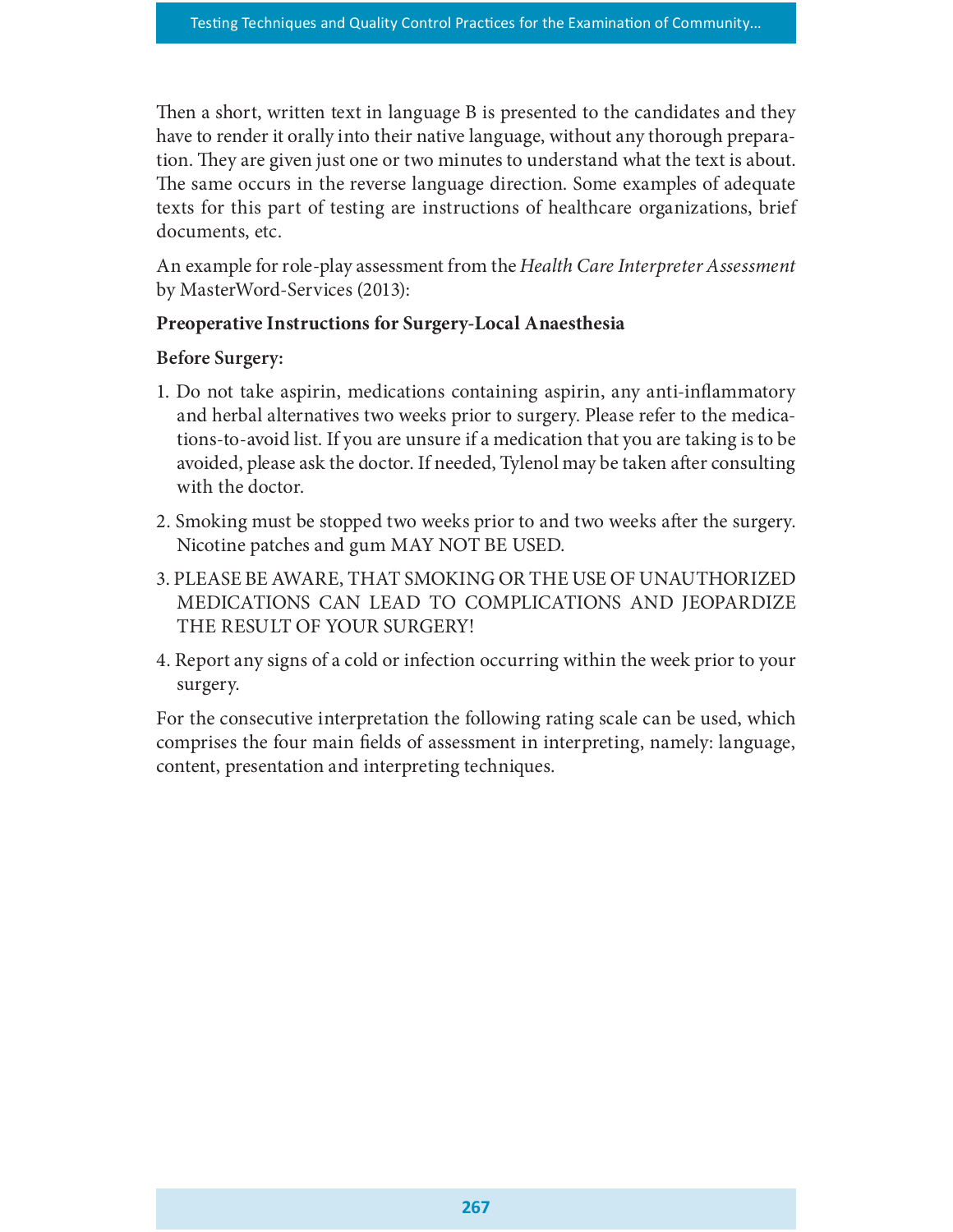|                                        |                  | <b>Testing Techniques</b> |      |                |
|----------------------------------------|------------------|---------------------------|------|----------------|
|                                        |                  |                           |      |                |
| Assessment of interpreting performance |                  |                           |      |                |
| Language                               | <b>Excellent</b> | Very good                 | Good | Not sufficient |
| Grammar                                |                  |                           |      |                |
| Syntax                                 |                  |                           |      |                |
| Expression                             |                  |                           |      |                |
| Content                                |                  |                           |      |                |
| Completeness                           |                  |                           |      |                |
| Message                                |                  |                           |      |                |
| Cultural competence                    |                  |                           |      |                |
| Coherence                              |                  |                           |      |                |
| Monitoring                             |                  |                           |      |                |
| Presentation                           |                  |                           |      |                |
| Pronunciation                          |                  |                           |      |                |
| Complete sentences                     |                  |                           |      |                |
| Communication                          |                  |                           |      |                |
| Fluency                                |                  |                           |      |                |
| Interpreting techniques                |                  |                           |      |                |

The oral assessment ends with the interpretation of a dialogue in two role-plays, one in a face-to-face setting and one via remote interpreting. In order to evaluate the skills necessary for real-life practice, interpreting tests should be based on performance (see also Skaaden 2016). Remote interpreting is vital during the training as well as in the assessment part, because it often belongs to the practice of a community interpreter. The reason is that very often there are no available interpreters for certain language combinations. In Greece, for example, where there is a demand for community interpreting on every little island where refugees arrive, there is no possibility of moving the refugees to another place where adequate interpreting is available. In these cases, interpretation is assigned to an interpreter in another city, who has to perform it via telephone or an internet platform.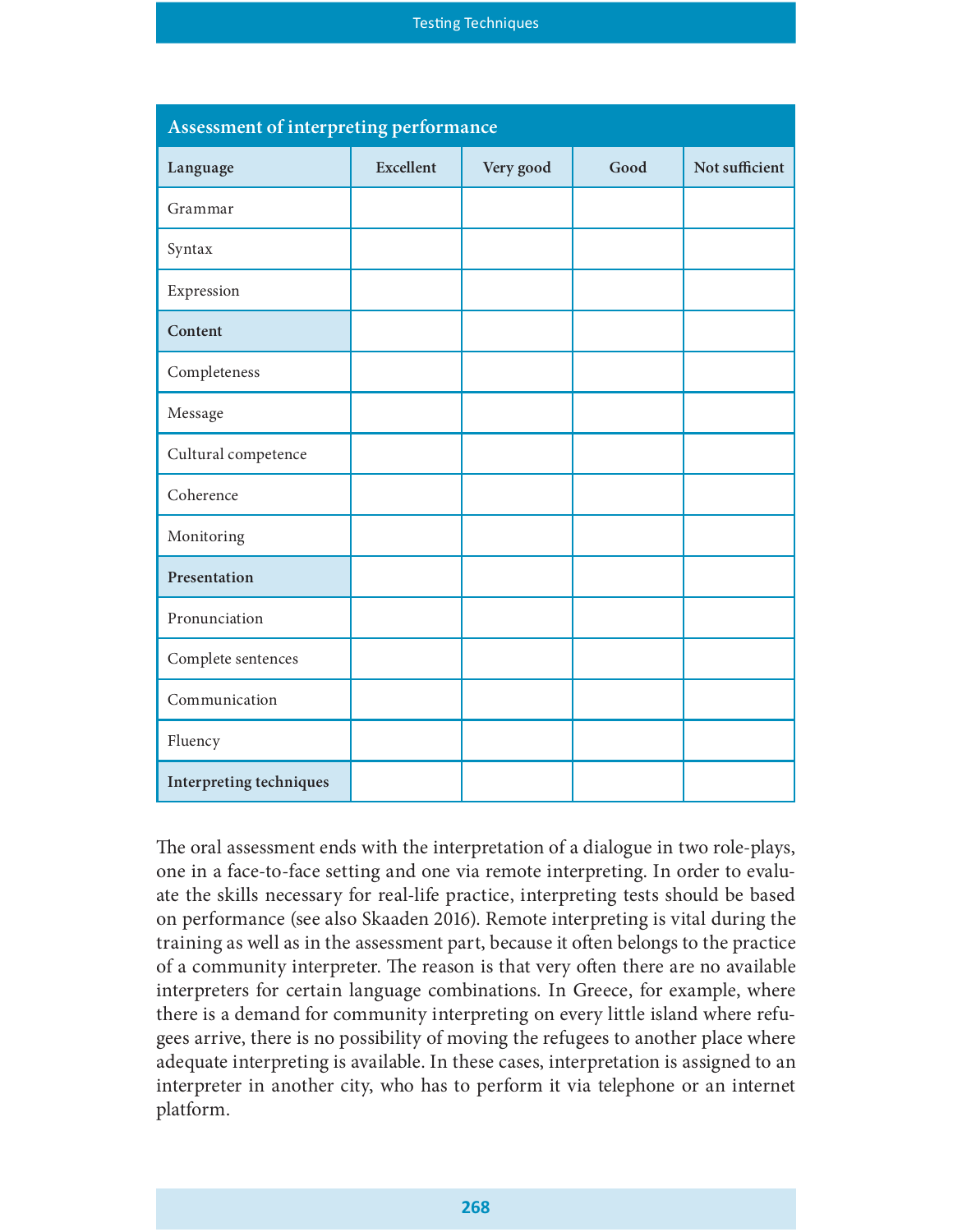The AUSIT Code of Ethics and Code of Conduct (2012)<sup>5</sup> underlines the importance of remote interpreting: "It is very important that interpreters familiarise themselves with the increasing use of technology for interpreting, including telephone, video and internet interpreting, and diverse recording/transmitting devices. […] Institutions, agencies and clients who use these technologies are encouraged to develop protocols and brief interpreters on their use and on any particular requirements they may have."

An example for role-play assessment from the Health Care Interpreter Assessment by MasterWord-Services (2013):

Scene: A patient is talking to her doctor after being admitted to the hospital. This is the first time they have met.

Practitioner: Hello, Mrs. Garcia. I would like to start by asking a few questions. Is that ok?

Patient: Yes, doctor. Fire away. (In other language)

Practitioner: OK. Where exactly do you feel pain?

Patient: Actually, I feel it all over. Sometimes it just feels like my entire body hurts. (In other language)

Practitioner: Is this a constant pain or does it come and go?

Patient: It isn't all the time, but it does last for long periods of time. (In other language)

Practitioner: Do you feel it now?

Patient: No, not at this moment. Am I going to be OK doctor? (In other language)

During the role-play the assessors monitor if the community interpreter fulfils the following standards.<sup>6</sup>

<sup>5</sup> https://ausit.org/code-of-ethics/.

<sup>6</sup> The examples are based on the Medical interpreter competency checklist and the Core Competences of Healthcare Interpreters Knowledge Base proposed by Refki, Paz Avery and Angela Dalton (2013).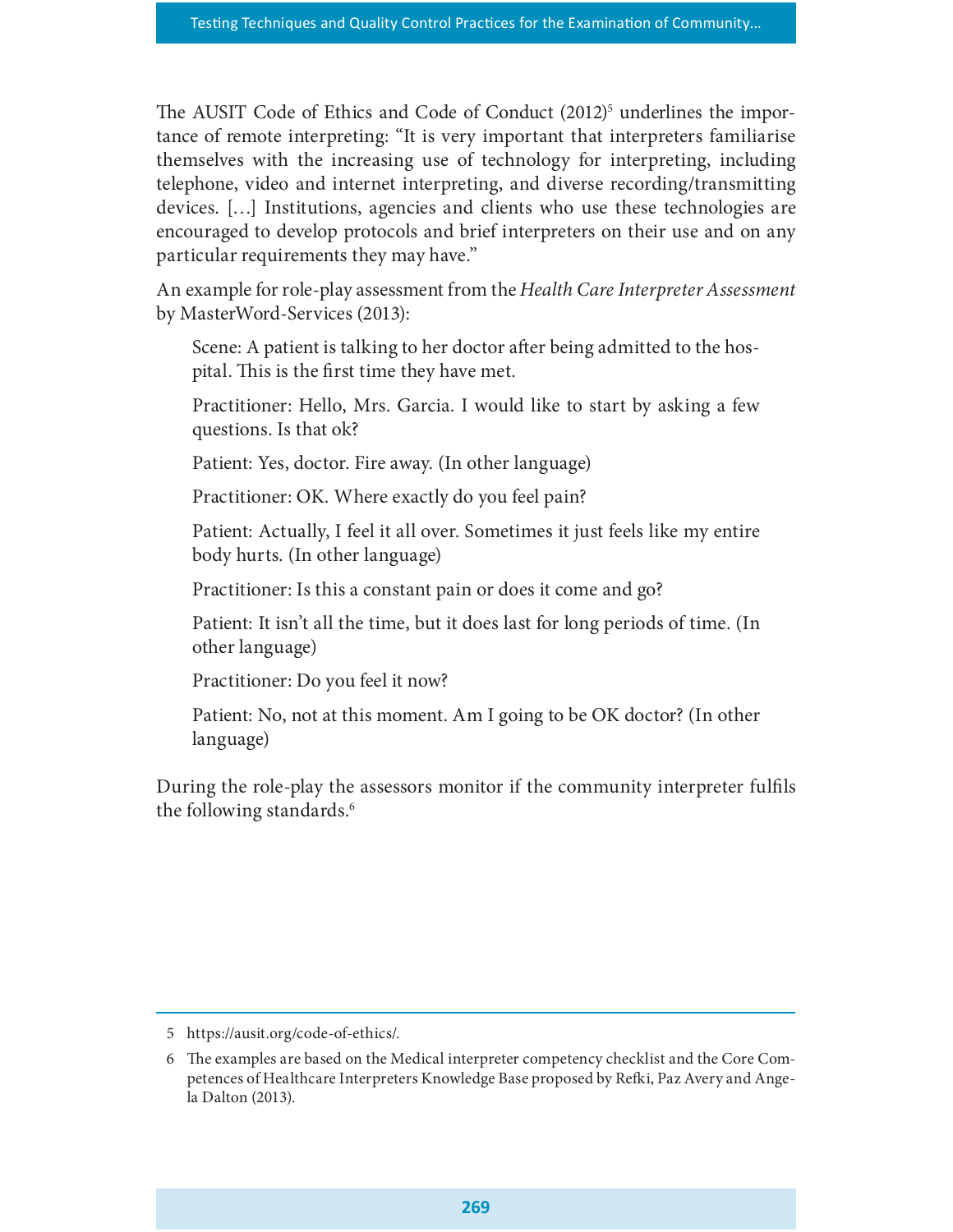# Standards checklist

|                                                                                                                                                                           | Testing Techniques |           |      |                |
|---------------------------------------------------------------------------------------------------------------------------------------------------------------------------|--------------------|-----------|------|----------------|
| <b>Standards checklist</b>                                                                                                                                                |                    |           |      |                |
| Professional standards                                                                                                                                                    |                    |           |      |                |
|                                                                                                                                                                           | <b>Excellent</b>   | Very good | Good | Not sufficient |
| Introduces him/herself, ex-<br>plains the role of interpreter<br>to the user and establishes<br>rapport with him/her.                                                     |                    |           |      |                |
| Ascertains whether the<br>user has prior experience<br>working with public service<br>interpreters.                                                                       |                    |           |      |                |
| Encourages user to ask for<br>clarification of any issue as it<br>arises during the discussion.                                                                           |                    |           |      |                |
| Relays to the patient legal<br>requirements and essential in-<br>formation regarding informed<br>consent, confidentiality, and<br>security of medical commu-<br>nication. |                    |           |      |                |
| Asks the provider to in-<br>troduce him/herself to the<br>patient using his/her full title<br>and to state the provider's<br>goal for the discussion.                     |                    |           |      |                |
| Effectively arranges the<br>spatial configuration of the<br>interview to encourage direct<br>face-to-face contact by the<br>user and the provider.                        |                    |           |      |                |
| Exhibits ability to respect<br>the dignity of all parties in<br>professional and culturally<br>appropriate ways.                                                          |                    |           |      |                |
| Demonstrates ability to re-<br>spect patient independence.                                                                                                                |                    |           |      |                |
| Acts in accordance with<br>the principles of honesty,<br>integrity, professionalism and<br>accountability.                                                                |                    |           |      |                |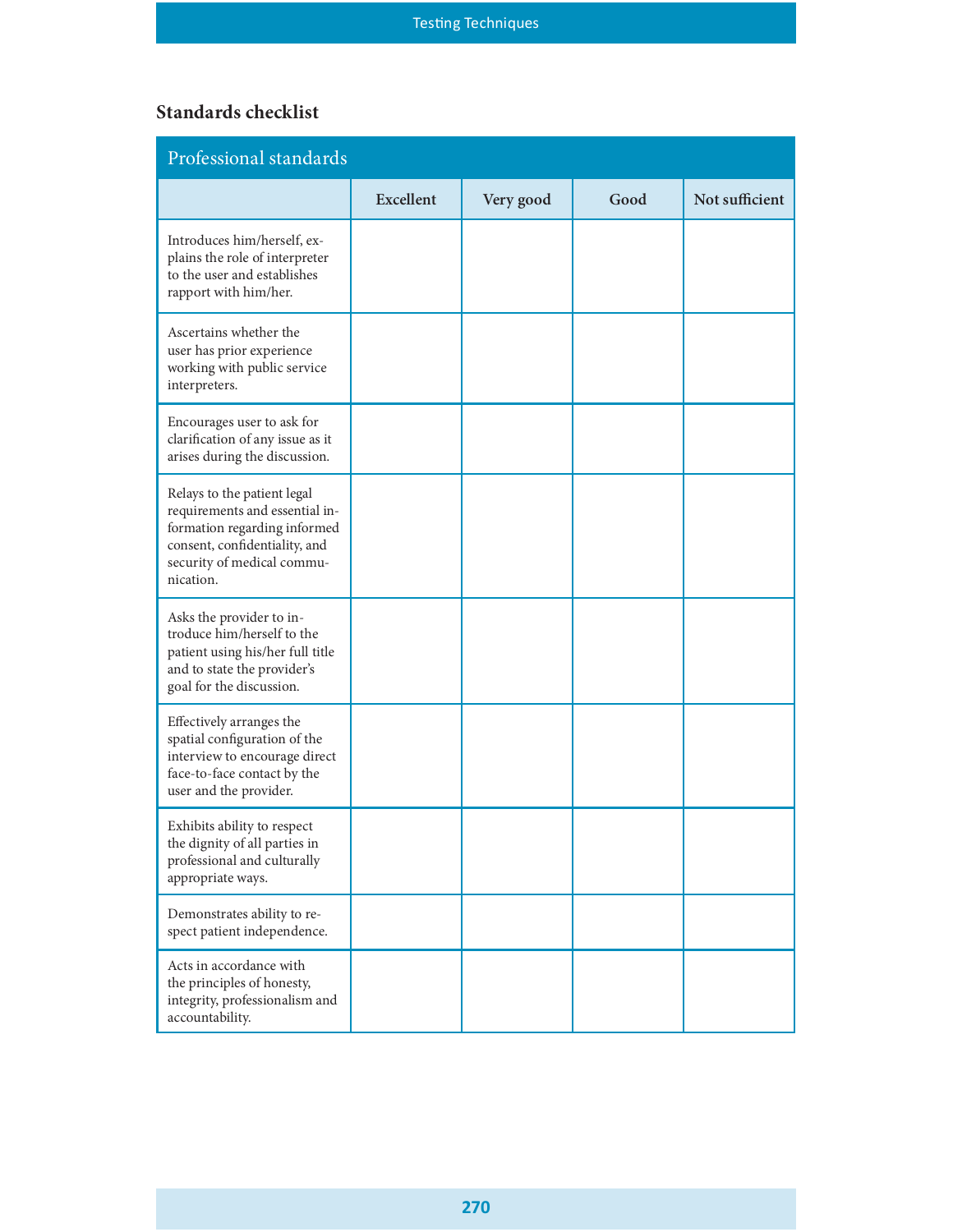| Cultural standards                                                                                                                                                                                                                                                        |  |  |
|---------------------------------------------------------------------------------------------------------------------------------------------------------------------------------------------------------------------------------------------------------------------------|--|--|
| Understands the rules of cul-<br>tural etiquette with respect to<br>status, age, gender, hierarchy<br>and level of acculturation.                                                                                                                                         |  |  |
| Demonstrates an understand-<br>ing of potential barriers to<br>communication, including<br>cultural differences, ethic<br>issues, gender issues, lack<br>of education or differences<br>between user or provider life<br>experience.                                      |  |  |
| Demonstrates knowledge of<br>one's own cultural heritage<br>and how it affects one's think-<br>ing and behaviour.                                                                                                                                                         |  |  |
| Shares any relevant cultural<br>information with both patient<br>and provider to facilitate<br>understanding between all<br>parties.                                                                                                                                      |  |  |
| Understands how different<br>levels of acculturation can<br>cause different cultural<br>challenges for the particular<br>groups served.                                                                                                                                   |  |  |
| Demonstrates ability to<br>assist provider and patient in<br>understanding cultural issues,<br>clarifying misunderstandings.                                                                                                                                              |  |  |
| Demonstrates knowledge<br>of the cultural heritage,<br>values, world views, healing<br>practices, family structures,<br>hierarchies, community char-<br>acteristics and beliefs of the<br>groups for whom interpreting<br>is provided and how they may<br>influence them. |  |  |
| Interpretation standards                                                                                                                                                                                                                                                  |  |  |
| Understands the vital role<br>of accurate interpretation<br>and understands the risks of<br>inaccurate interpretation.                                                                                                                                                    |  |  |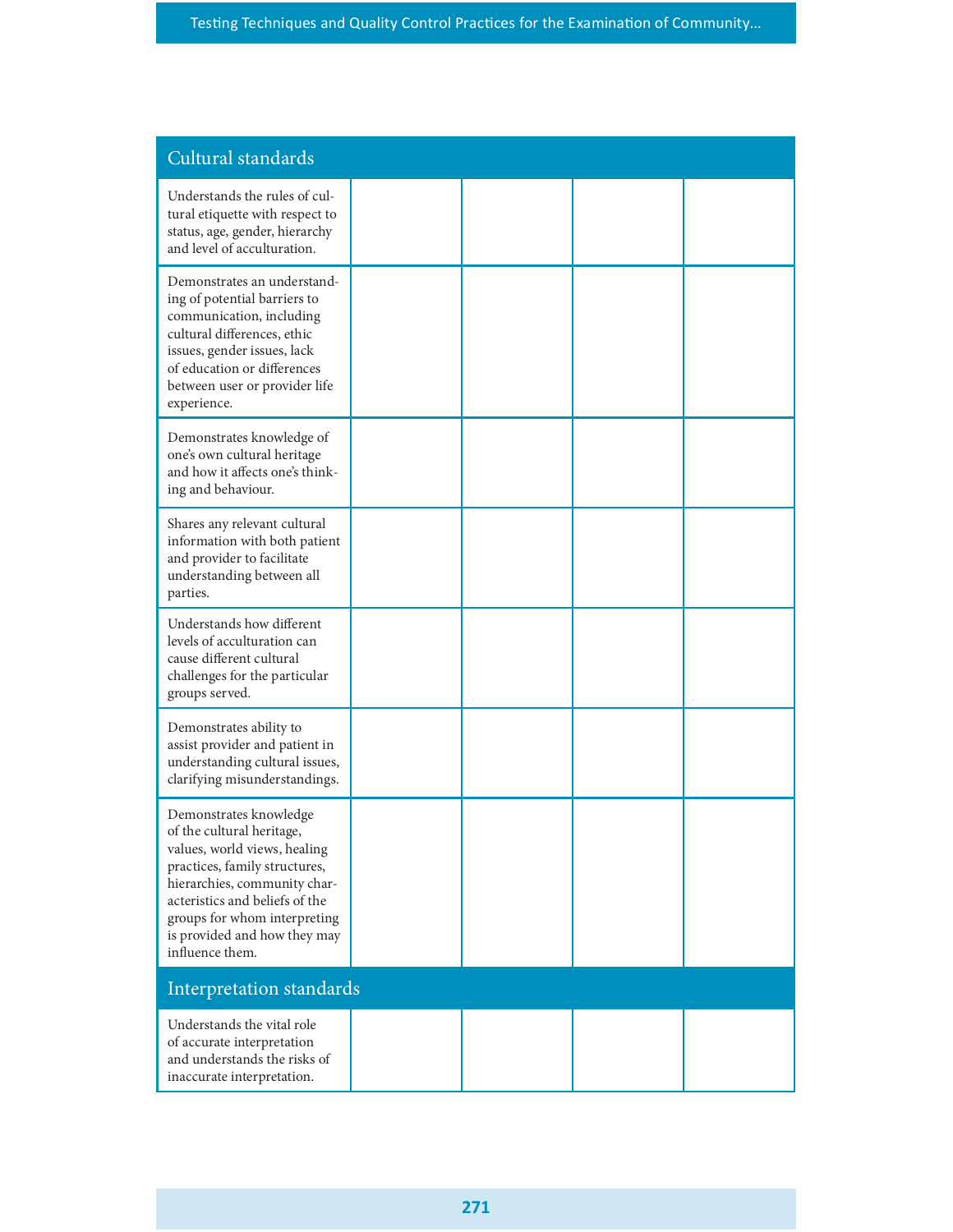| Ensures that he/she under-<br>stands the message prior to<br>transmission.                                                                                                                                                                                   |  |  |
|--------------------------------------------------------------------------------------------------------------------------------------------------------------------------------------------------------------------------------------------------------------|--|--|
| Understands his/her limita-<br>tions of domain knowledge,<br>refrains from making as-<br>sumptions and demonstrates<br>willingness to obtain clarifica-<br>tion of terms and concepts as<br>necessary.                                                       |  |  |
| Accurately transmits infor-<br>mation between the user<br>and provider, rendering the<br>message completely.                                                                                                                                                 |  |  |
| Manages the flow of com-<br>munication in order to en-<br>sure accuracy of transmission<br>and enhance rapport between<br>the user and provider. Spe-<br>cifically:                                                                                          |  |  |
| - Manages the conversation<br>so that only one person<br>talks at a time.<br>- Interrupts the speaker to<br>allow the other party to<br>speak when necessary.<br>- Indicates clearly when he/<br>she is speaking on his/her<br>own behalf.                   |  |  |
| Demonstrates basic knowl-<br>edge and understanding of<br>the local administration and<br>health system, including<br>public benefits, insurance<br>procedures and insurance<br>terminology, as well as refer-<br>ral procedures of in-hospital<br>services. |  |  |
| Demonstrates awareness<br>of standards pertaining to<br>delivering culturally and<br>linguistically appropriate<br>public service and awareness<br>of standards pertaining to the<br>provision of linguistic access.                                         |  |  |
| Demonstrates ability to inter-<br>pret in consecutive mode.                                                                                                                                                                                                  |  |  |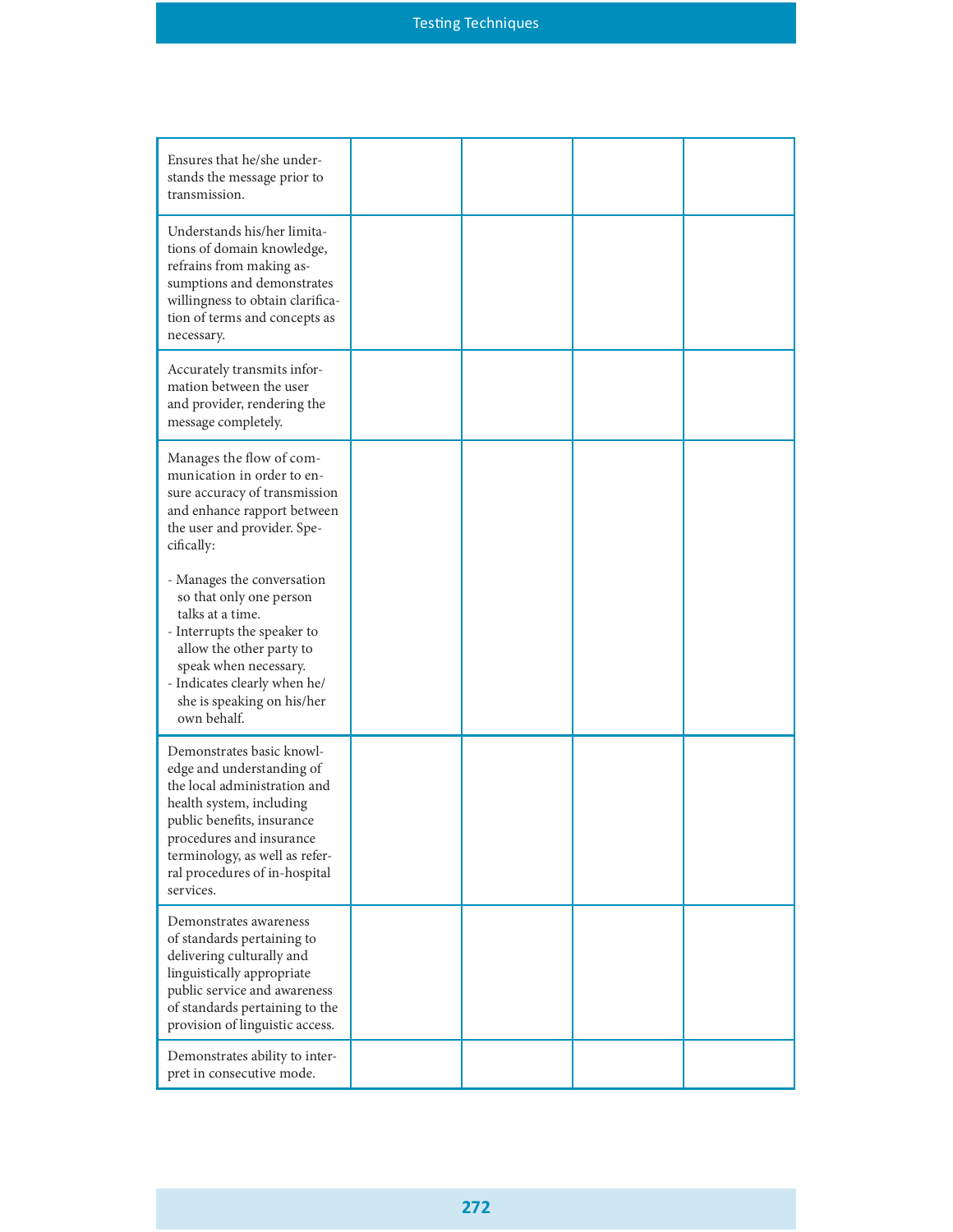| Ethical standards                                                                                                                                                                                                                                                                                  |  |  |
|----------------------------------------------------------------------------------------------------------------------------------------------------------------------------------------------------------------------------------------------------------------------------------------------------|--|--|
| Is aware of and observes<br>all relevant organisational<br>policies regarding release of<br>confidentiality.                                                                                                                                                                                       |  |  |
| Understands that protection<br>of user includes a prohibition<br>against sharing any of the<br>user's personal information<br>with anyone.                                                                                                                                                         |  |  |
| Is aware and able to identify<br>any personal bias, belief or<br>conflict of interest that may<br>interfere with his/her ability<br>to impartially interpret in any<br>given situation and discloses<br>this to the provider so that<br>another interpreter can step<br>in to provide the service. |  |  |
| Acts as a conduit of informa-<br>tion, not as an information<br>source, unless specifically<br>trained or licensed to supply<br>that particular information.<br>Therefore, the interpreter<br>refrains from counselling or<br>advising the user of public<br>services at any time.                 |  |  |
| Maintains professional dress<br>and demeanour at all times.                                                                                                                                                                                                                                        |  |  |
| Is consistently observed to be<br>free of prejudice or critical<br>comments or judgment of the<br>patient.                                                                                                                                                                                         |  |  |
| Maintains neutrality/impar-<br>tiality and refrains from pass-<br>ing judgments or interjecting<br>personal beliefs, values or<br>advice.                                                                                                                                                          |  |  |
| Understands and recognizes<br>legal and liability consider-<br>ations of maintaining con-<br>fidentiality and addressing<br>situations of necessary infor-<br>mation disclosure, including<br>confidentiality and mandated<br>reporting information.                                               |  |  |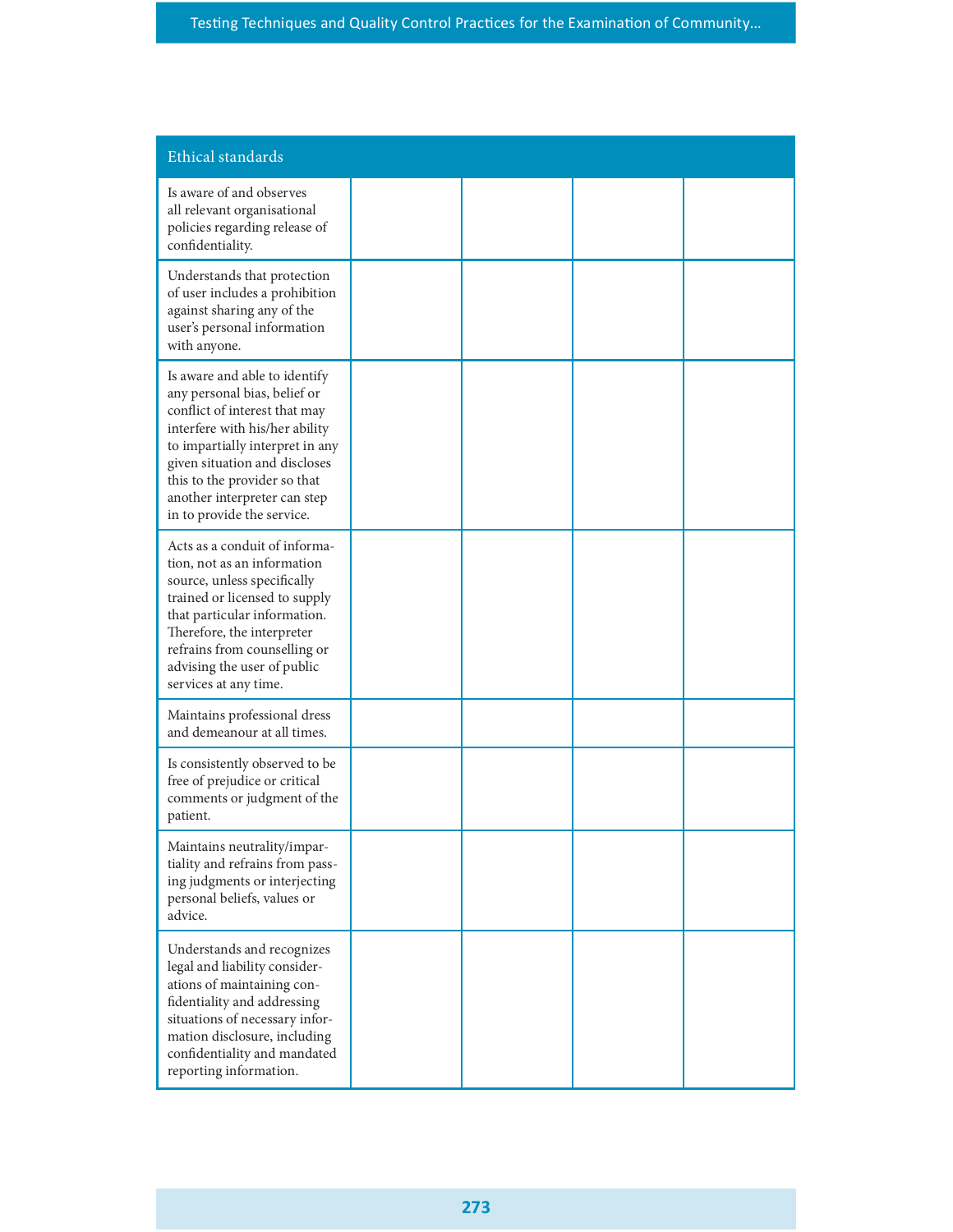# Testing Techniques

| Linguistic standards                                                                                                                               |                                                                  |                         |
|----------------------------------------------------------------------------------------------------------------------------------------------------|------------------------------------------------------------------|-------------------------|
| Understands the difference<br>between true and false<br>cognates (words in different<br>languages that are or appear<br>to be related in meaning). |                                                                  |                         |
| Demonstrates basic under-<br>standing of the structure of<br>language (e.g., grammar, how<br>words are constructed, word<br>order, etc.).          |                                                                  |                         |
| Demonstrates understand-<br>ing of different aspects of<br>language fluency (accents,<br>register, etc.).                                          |                                                                  |                         |
| Recognizes colloquial ex-<br>pressions as well as common<br>acronyms.                                                                              |                                                                  |                         |
| Demonstrates awareness of<br>regional differences/dialects<br>in the interpreter's language<br>pair.                                               |                                                                  |                         |
| Understands the general<br>legal parameters of linguistic<br>access including legislation.                                                         |                                                                  |                         |
| <b>Final Test for Community Interpreters</b>                                                                                                       |                                                                  |                         |
| Written part                                                                                                                                       | Oral part                                                        | Role-plays              |
| 1. Multiple choice                                                                                                                                 | 1. Consecutive inter-<br>$\cdot$ $\cdot$ $\cdot$ $\cdot$ $\cdot$ | 1. face-to-face setting |

# Final Test for Community Interpreters

| Written part                                                                                                                                                         | Oral part                                                                                                  | Role-plays                                                 |
|----------------------------------------------------------------------------------------------------------------------------------------------------------------------|------------------------------------------------------------------------------------------------------------|------------------------------------------------------------|
| 1. Multiple choice<br>2. Unfinished sentences<br>3. Terms and acronyms<br>4. Cloze tests<br>5. Questions about<br>administrative and<br>interpreter termi-<br>nology | 1. Consecutive inter-<br>pretation of a short<br>speech<br>2. Sight translation of a<br>short medical text | 1. face-to-face setting<br>2. via remote interpret-<br>ing |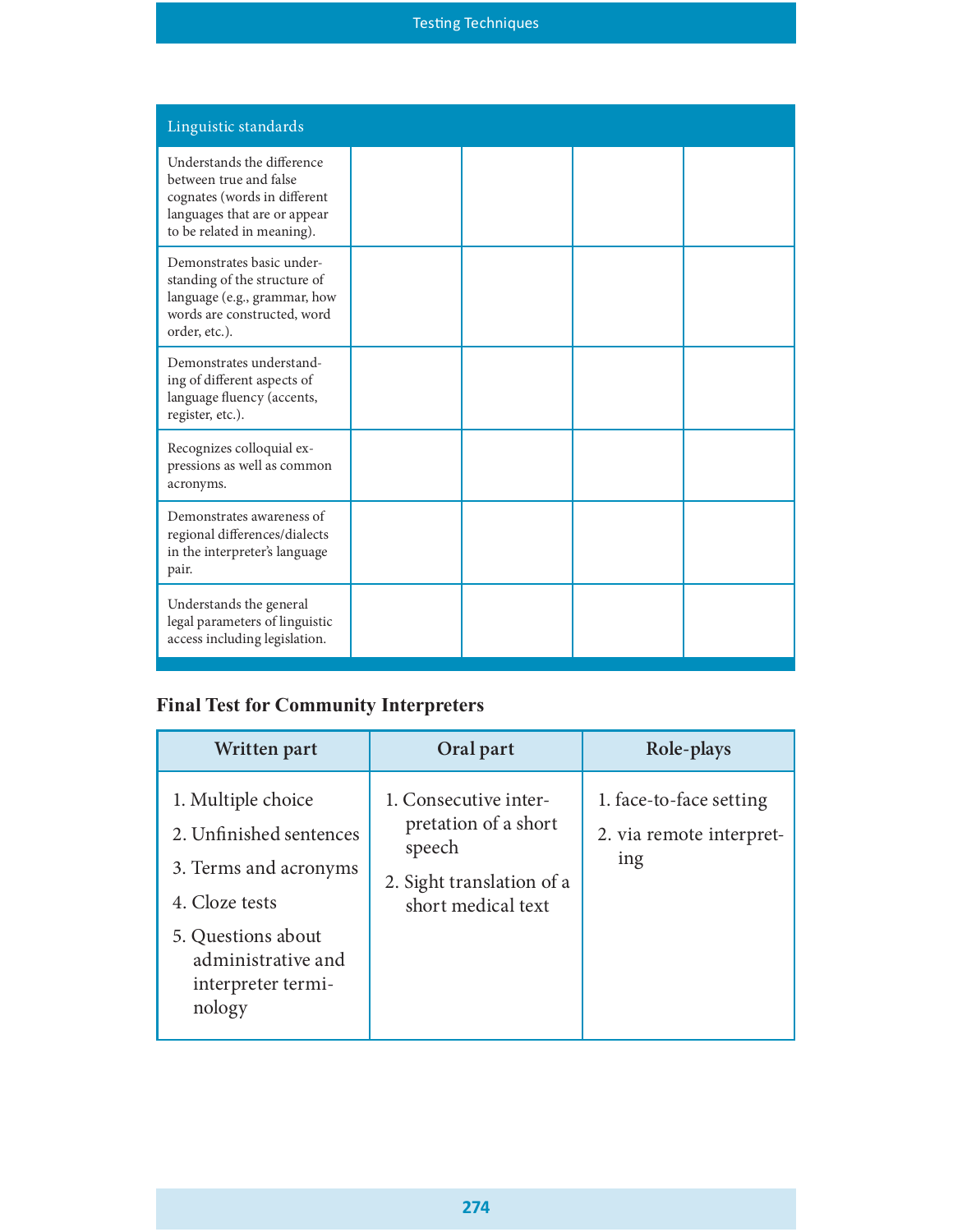### 3.2 ASSESSING TRAINERS OF COMMUNITY INTERPRETERS

After passing the final examination for community interpreters, trainees have to proceed with the assessment of their competence as a trainer. The aim of the assessment is to see if the trainee has acquired the competences defined by the TRAMIG programme, i.e., field competence, interpersonal competence, organizational competence, instructional competence and assessment competence.

## Field competence

The field competence presupposes that the candidate has the knowledge of the professional field, namely both interpreting skills and knowledge of the standards applied in community interpreting. The assessment of the field competence has been described above and is a precondition for the other trainer's competences.

### Interpersonal competence

Herein are included 15 competences, mainly related to the teaching competence of trainers, for example their competence in teaching ethics, time and resource management, stress management, etc. Many interpreter trainers are former trainees themselves, and they often tend to follow in their own trainer's footsteps, adopting the former's teaching styles or teaching intuitively, expecting such teaching strategies to be effective (Lee 2018). The assessment can be done by demonstrating a training session, which deals with a concrete skill to be learned, and where the candidate has the role of the trainer and two or three other persons act as trainees. The task could be, for example, teaching consecutive interpreting of a speech with special focus on note taking.

### Organizational competence

This competence refers to the ability of the trainer to design course modules, a curriculum or a syllabus, based on the needs and expectations of the trainees. The organizational competence can be assessed by assigning the candidate the task of developing a questionnaire, corresponding to the ones described above under "Assessment as Community Interpreter", based on concrete situational requirements. For example, a questionnaire regarding interpreting in sessions between a psychologist and a refugee.

### Instructional competence

This competence refers to the trainer's competence in specifying tasks, encouraging or motivating students, explaining facts and procedures, giving feedback, etc. We must underline at this point the importance of giving concrete feedback to the trainees regarding the carefully chosen task to be achieved at every step of the training programme. For the assessment, the method of role-play can be adopted, where the candidate has the role of the trainer and another person is the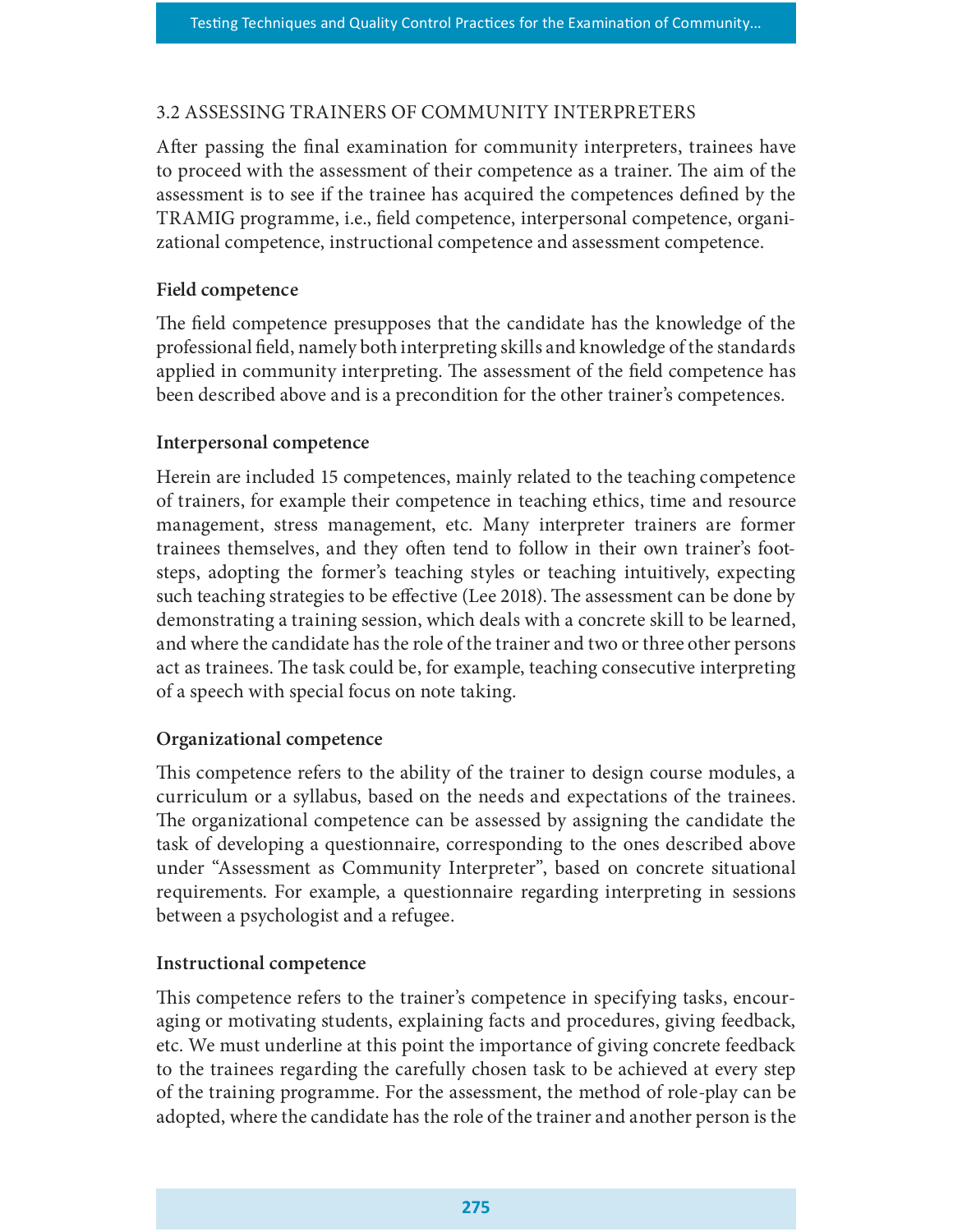trainee. The assessment of the instructional competence could take place while teaching consecutive interpreting of a speech with special focus on note taking, as above.

#### Assessment competence

This competence shows the ability of the trainer to define assessment methods and criteria, to assess trainees, or to adapt the curriculum to the results of evaluation, etc. The candidates have to be familiar with different assessment methods, which they also experienced during their training. Such methods are: self-assessment (a diary, portfolio – what worked well in the classroom, what failed, etc., self-review based on audio/video recordings, etc.), peer assessment [assessment of the performance of a trainee by another trainee, and client/end-user assessment]. Peer feedback helps to moderate the teacher-dependent master-apprentice model of learning that has characterized interpreter training worldwide for decades and is especially effective in developing metacognitive skills (Moser-Mercer 2008, 10), thus enabling students to better monitor and direct their own learning. Peer feedback aims to exchange and share ideas amongst students and is a valuable means of stimulating learning motivation, self-esteem, and positive relationships among learners (Kiraly 2000, 37). It can help students to see alternative perspectives on problems and to determine how these can be solved by other students (see also Lee 2018).

# **4 ACTIVITIES**

Below you can find some exercises which could be useful for the trainers. For example:

- 1. Describe the way you were assessed during your studies. What were the positive and what the negative aspects of such an assessment?
- 2. Discuss in pair: What constitutes good interpreting? What would you describe as bad interpreting? What is an interpreting error?
- 3. A key medical term is misinterpreted throughout the role-play of an interpreter mediated encounter in healthcare settings. All other aspects of this student's interpreting are excellent. How do you take this into account in the grade?
- 4. How do you take into account the student's pronunciation and grammar when assessing his/her rendition in the other language?
- 5. During interpreting the meaning was completely lost in the rendition, the pronunciation of the candidate was very good and there were few grammar mistakes. Which parameter do you regard as the most important when assessing his/her performance?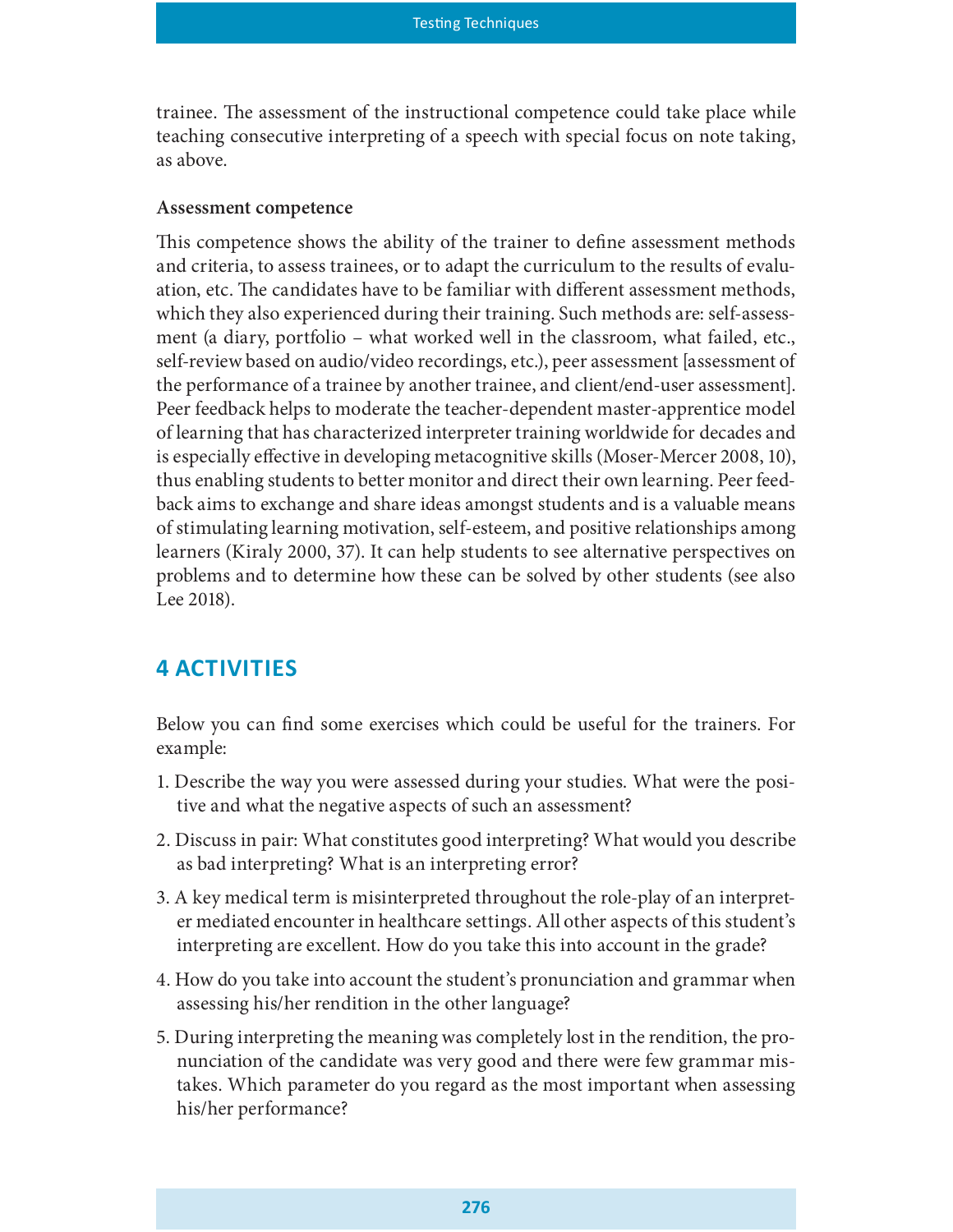6. How do you penalize omissions in interpreting?

# 5 DISCUSSION

As demonstrated in the previous sections, assessment and evaluation are complex processes. Quality interpreting should be seen as a community responsibility, since it does not depend only on the skills and ethics of an interpreter, but equally on all parties participating in the healthcare system (Refki et al. 2013). Therefore, special importance should be attached to the quality control of the situational (practice) framework (Pöchhacker, 1999). By ensuring quality community interpreting services for all language communities, for end users as well as for requesters and service providers (ISO 13611:2014), the standardization of the working methods and the raising of professional standards can be achieved and professionals can have a sense of belonging to a well-organized profession and thus enhance their self-awareness as professional community interpreters (see also Chan 2009).

Client education is therefore an important part of quality assurance and perhaps the most difficult to achieve. Host societies and their organizations, which have a demand for community interpreting, should be persuaded that by facilitating the task of community interpreters they will be able to provide high-quality language and cultural support to newly arrived migrants and enable them to have equal access to social services. Moreover, as stated in the TRAMIG project,<sup>7</sup> host societies will thus be able to reduce the costs in various fields of social services: for example, in healthcare where previous studies indicate that high-quality language and cultural support shortens a hospital stay, reduces readmission rates and thus considerably lowers healthcare costs (Refki et al. 2013).

<sup>7</sup> https://tramig.eu/outcomes/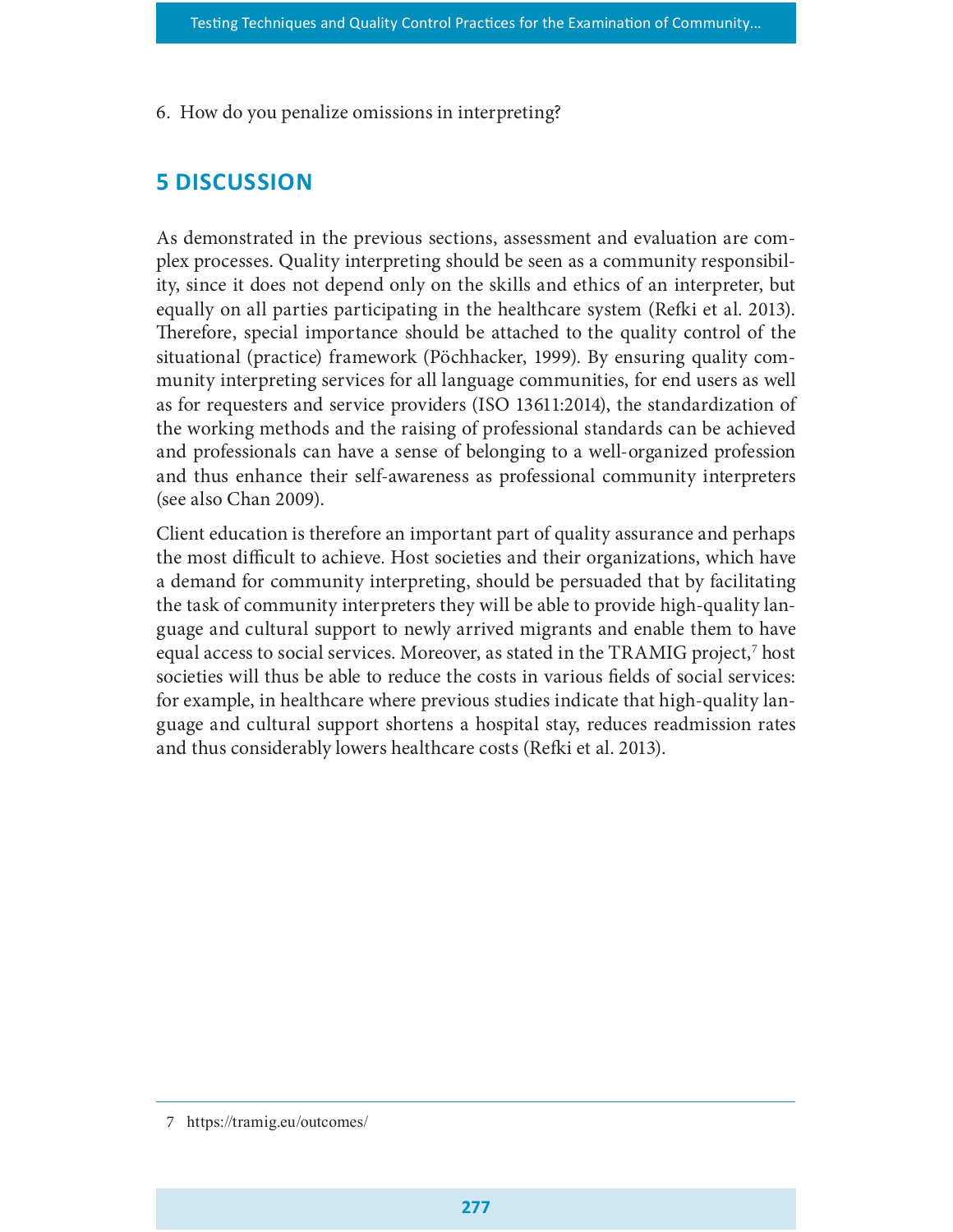# **6 FURTHER READING**

Angelelli, Claudia and Holly E. Jacobson (eds.). 2009. Testing and Assessment in Translation and Interpreting Studies. A call for dialogue between research and practice. ATA American Translators Association Monograph Series Amsterdam / Philadelphia: John Benjamins Publishing Company.

A volume devoted to assessment in translation and interpreting studies with theoretical applications and empirical approaches as well as different case studies from different countries.

Angelelli, Claudia. 2004. Revisiting the Interpreter's Role. A study of conference, court, and medical interpreters in Canada, Mexico, and the United States. Amsterdam / Philadelphia: John Benjamins Publishing Company.

This book provides an overview of the field of interpreting, regarding the historical background, the main theoretical approaches and the different roles of an interpreter.

Hansen, Gyde, Andrew Chesterman, Heidrun Gerzymisch-Arbogast (eds.). 2008. Efforts and Models in Interpreting and Translation Research. Amsterdam / Philadelphia: John Benjamins Publishing Company.

A volume with articles from many known scholars in the field of Interpreting and Translation Studies about different aspects of interpreting, most of them using interdisciplinary approaches.

Pöchhacker, Franz, Miriam Schlesinger (eds.). 2002. The Interpreting Studies Reader. London / New York: Routledge.

A comprehensive referential volume for students, researchers and practitioners with seven thematic sections and suggestions for further reading.

Sawyer, David. 2004. Fundamental Aspects of Interpreter Education. Curriculum and Assessment. Amsterdam / Philadelphia: John Benjamins Publishing Company.

The book offers an overview of the Interpreting Studies literature on curriculum and assessment with a discussion of curriculum definitions, foundations, and guidelines as well as case studies of degree examinations.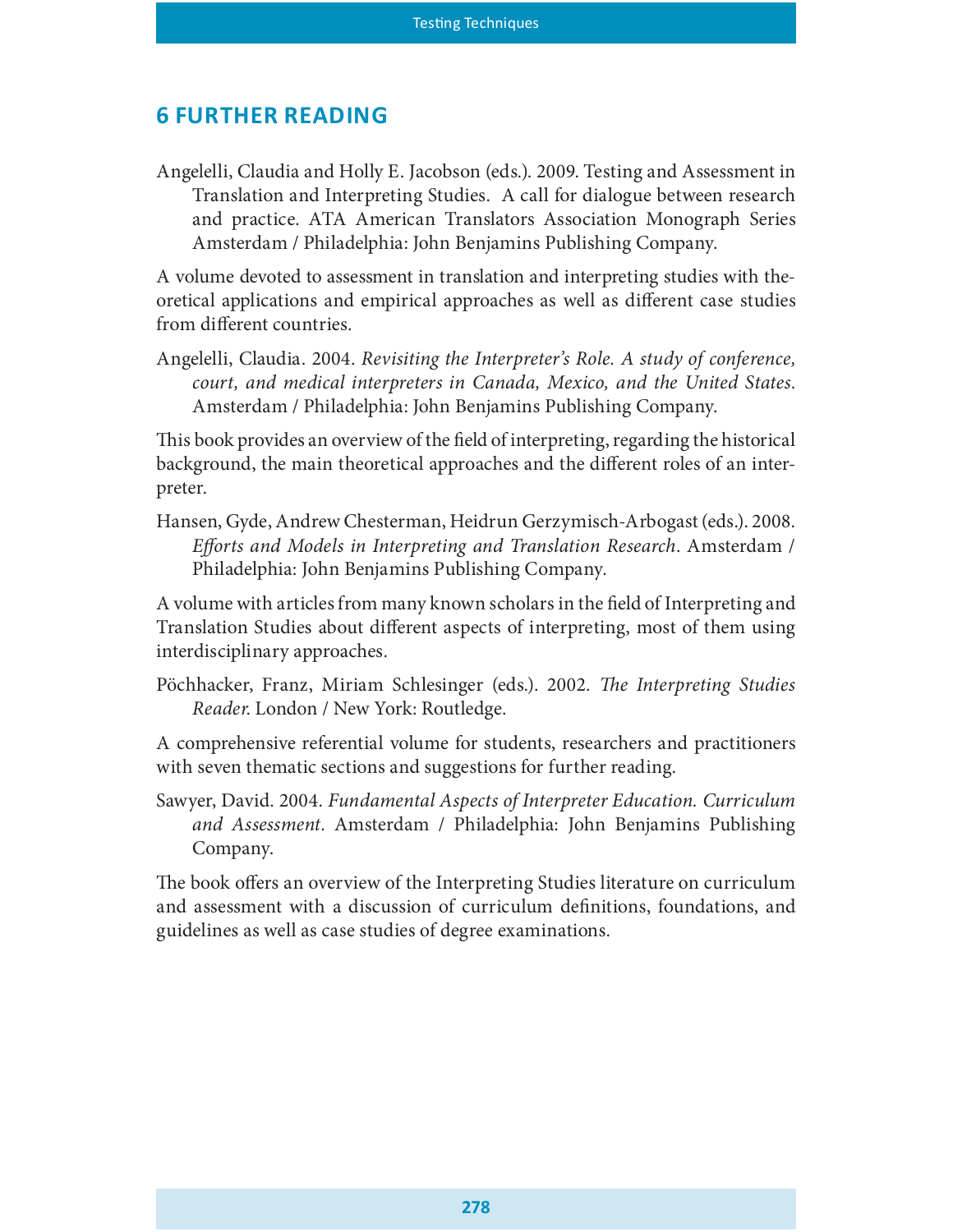# **7 BIBLIOGRAPHY**

- Angelelli, Claudia. 2009. "Using a rubric to assess translation ability." In Testing and Assessment in Translation and Interpreting Studies, edited by Claudia V. Angelelli and Holly E. Jacobson, ATA American Translators Association Monograph Series, 13–48. Amsterdam / Philadelphia: John Benjamins Publishing Company.
- California Healthcare Interpreters Association. 2002. California Standards for Healthcare Interpreters Ethical Principles, Protocols and Guidance on Roles & Intervention. Accessed June 20, 2020. http://www.chiaonline.org/Resources/Documents/CHIA%20Standards/standards\_chia.pdf
- Chan, Andy. 2009. "Effectiveness of translator certification as a signaling device: Views from the translator recruiters." Translation and Interpreting Studies, 4, no. 2: 155–171.
- ISO 13611:2014 Interpreting Guidelines for community interpreting. Accessed June 20, 2020. https://www.iso.org/standard/54082.html
- Jacobson, Holly E. 2009. "Moving beyond words in assessing mediated interaction. Measuring interactional competence in healthcare settings." In Testing and Assessment in Translation and Interpreting Studies, edited by Claudia V. Angelelli and Holly E. Jacobson, ATA American Translators Association, 49–70. Amsterdam / Philadelphia: John Benjamins Publishing Company.
- Kiraly, Don. 2000. A social constructivist approach to translator education empowerment from theory to practice. Manchester: St. Jerome Publishing.
- Lee, Jieun. 2018. Feedback on feedback: Guiding student interpreter performance. Assessed June 20, 2020. https://www.researchgate.net/publication/324645118\_Feedback\_on\_feedback\_Guiding\_student\_interpreter\_ performance
- MasterWord-Services. 2013. Health Care Interpreter Assessment (HCIA). Accessed June 20, 2020. http://www.masterword.com/wp-content/uploads/2018/10/Interpreter\_Assessment\_Overview.pdf
- Moser-Mercer, Barbara. 2008. "Skill acquisition in interpreting." The Interpreter and Translator Trainer, 2, no. 1: 1–28.
- Pöchhacker, Franz. 1999. "Getting organized: The evolution of community interpreting." Interpreting, 4, no. 1: 125–140.
- Re£i, Dina, Maria Paz Avery, Angela Dalton. 2013. "Core Competencies for Healthcare Interpreters." International Journal of Humanities and Social Science, vol. 3, no. 2 (Special Issue – January 2013): 72–83.